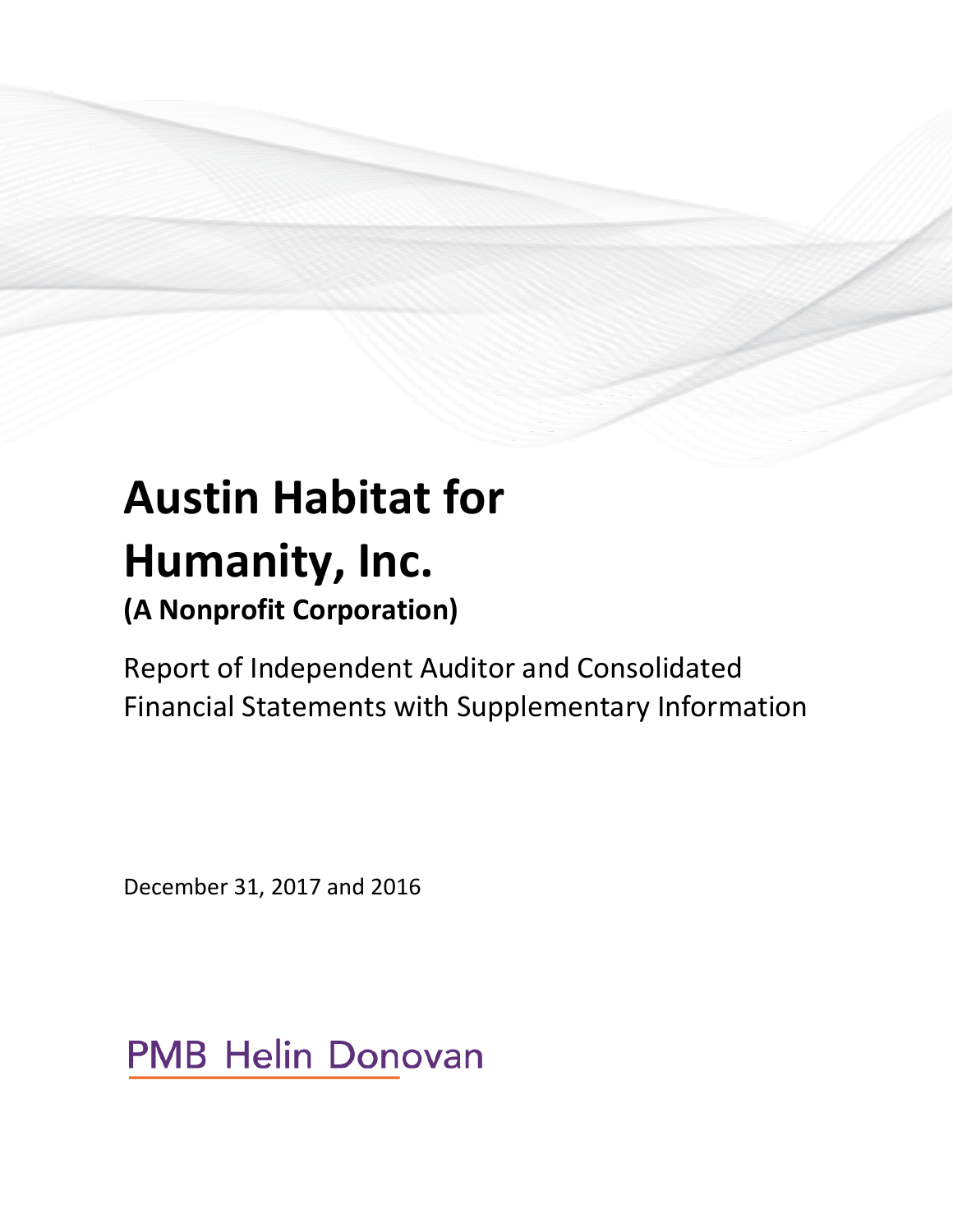#### **AUSTIN HABITAT FOR HUMANITY, INC.** Table of Contents December 31, 2017 and 2016

|                                                                                                        | Page |
|--------------------------------------------------------------------------------------------------------|------|
| Report of Independent Auditor                                                                          | 1    |
| <b>Financial Statements:</b>                                                                           |      |
| Consolidated Statements of Financial Position as of December 31, 2017 and<br>2016                      | 3    |
| Consolidated Statement of Activities and Changes in Net Assets for the year<br>ended December 31, 2017 | 4    |
| Consolidated Statement of Activities and Changes in Net Assets for the year<br>ended December 31, 2016 | 5    |
| Consolidated Statement of Functional Expenses for the year ended December 31,<br>2017                  | 6    |
| Consolidated Statement of Functional Expenses for the year ended December 31,<br>2016                  | 7    |
| Consolidated Statements of Cash Flows for the years ended December 31, 2017<br>and 2016                | 8    |
| Notes to the Consolidated Financial Statements                                                         | 9    |
| <b>Supplemental Information</b>                                                                        |      |
| Consolidating Schedule of Financial Position Information                                               | 23   |
| Consolidating Schedule of Activities Information                                                       | 24   |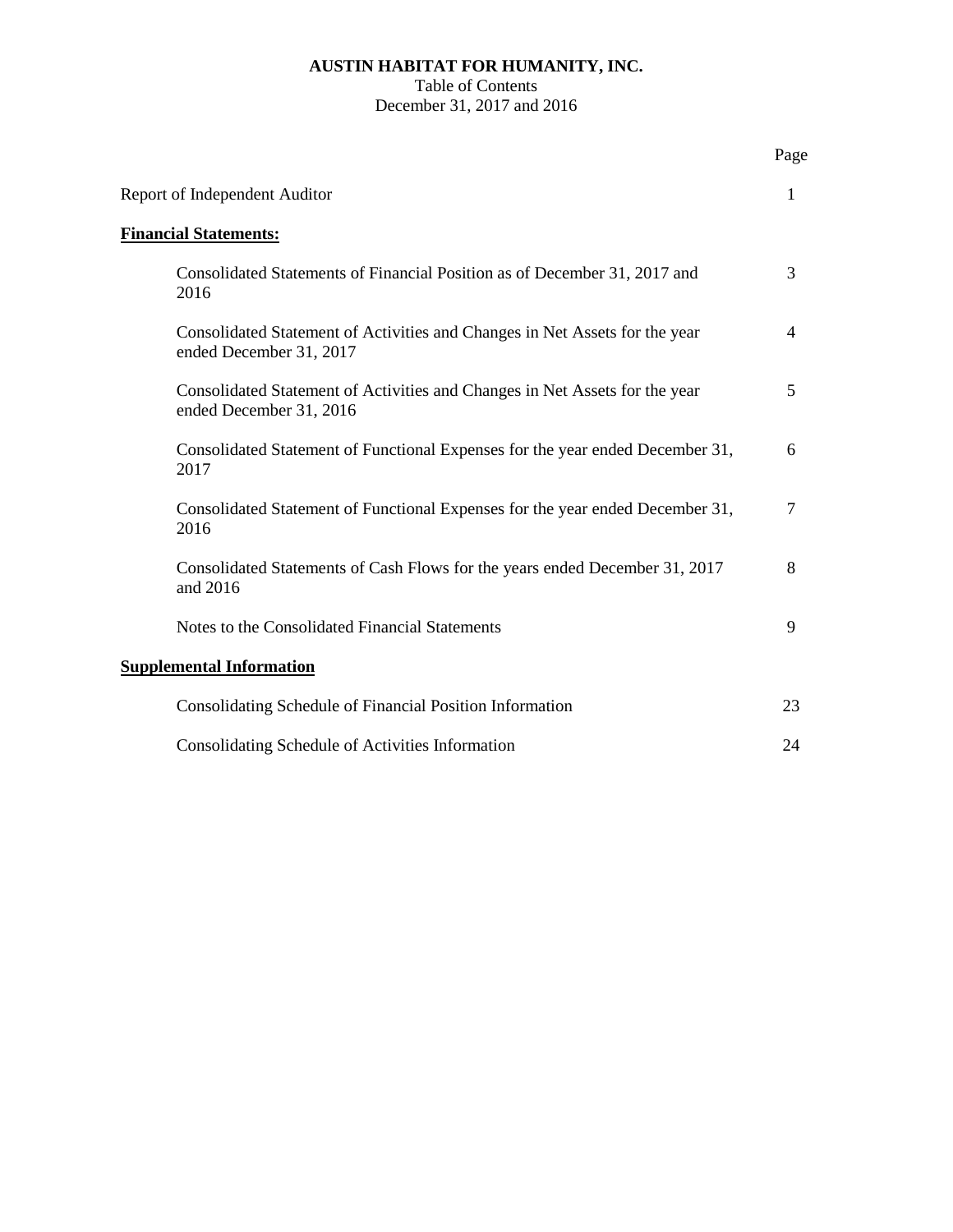# **PMB Helin Donovan**

P.O. Box 202260 Austin, TX 78720 pmbhd.com

T 512.258.9670 F 512.258.5895

#### **Report of Independent Auditor**

To the Board of Directors of Austin Habitat for Humanity, Inc.:

We have audited the accompanying consolidated financial statements of Austin Habitat for Humanity and its subsidiaries (collectively, the "Organization"), which comprise the statement of financial position as of December 31, 2017, and the related statements of activities, functional expenses, and cash flows for the year then ended, and the related notes to the consolidated financial statements.

#### *Management's Responsibility for the Consolidated financial statements*

Management is responsible for the preparation and fair presentation of these consolidated financial statements in accordance with accounting principles generally accepted in the United States of America; this includes the design, implementation, and maintenance of internal control relevant to the preparation and fair presentation of consolidated financial statements that are free from material misstatement, whether due to fraud or error.

#### *Auditor's Responsibility*

Our responsibility is to express an opinion on these consolidated financial statements based on our audit. We conducted our audit in accordance with auditing standards generally accepted in the United States of America. Those standards require that we plan and perform the audit to obtain reasonable assurance about whether the consolidated financial statements are free from material misstatement.

An audit involves performing procedures to obtain audit evidence about the amounts and disclosures in the consolidated financial statements. The procedures selected depend on the auditor's judgment, including the assessment of the risks of material misstatement of the consolidated financial statements, whether due to fraud or error. In making those risk assessments, the auditor considers internal control relevant to the entity's preparation and fair presentation of the consolidated financial statements in order to design audit procedures that are appropriate in the circumstances, but not for the purpose of expressing an opinion on the effectiveness of the entity's internal control. Accordingly, we express no such opinion. An audit also includes evaluating the appropriateness of accounting policies used and the reasonableness of significant accounting estimates made by management, as well as evaluating the overall presentation of the consolidated financial statements.

We believe that the audit evidence we have obtained is sufficient and appropriate to provide a basis for our audit opinion.

#### *Opinion*

In our opinion, the consolidated financial statements referred to above present fairly, in all material respects, the financial position of the Organization as of December 31, 2017, and the changes in its net assets and cash flows for the year then ended in accordance with accounting principles generally accepted in the United States of America.



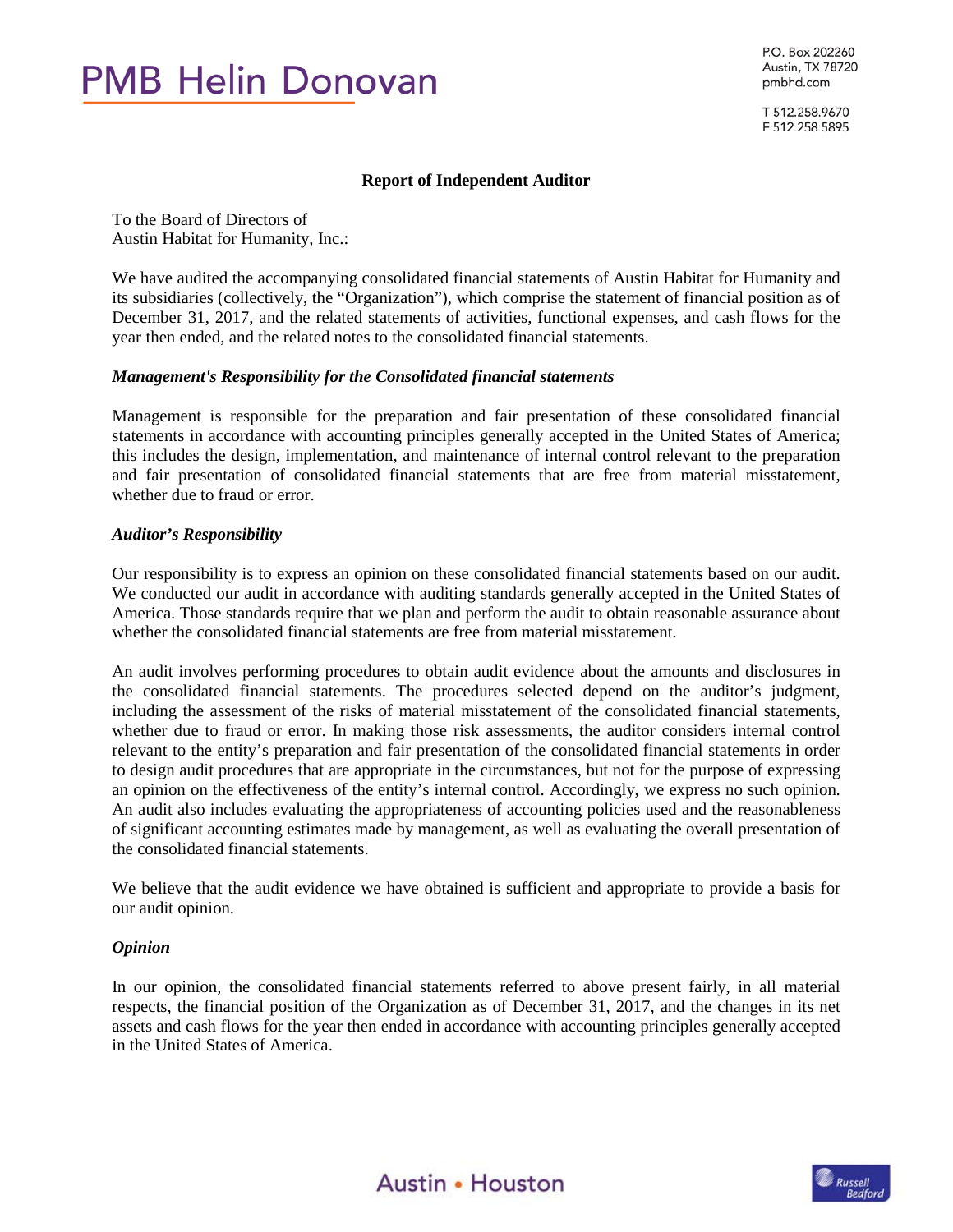# **PMB Helin Donovan**

#### *Other Matters*

#### *Predecessor Auditor*

The consolidated financial statements of the Organization for the year ended December 31, 2016 were audited by another auditor who expressed an unmodified opinion on those statements on July 14, 2017.

#### *Supplemental Information*

Our audit was conducted for the purpose of forming an opinion on the consolidated financial statements as a whole. The consolidating schedule of financial position information and consolidating schedule of activities information as of and for the year ended December 31, 2017 is presented for purposes of additional analysis and is not a required part of the consolidated financial statements. Such information is the responsibility of management and was derived from and relates directly to the underlying accounting and other records used to prepare the consolidated financial statements. The information has been subjected to the auditing procedures applied in the audit of the consolidated financial statements and certain additional procedures, including comparing and reconciling such information directly to the underlying accounting and other records used to prepare the consolidated financial statements or to the consolidated financial statements themselves, and other additional procedures in accordance with auditing standards generally accepted in the United States of America. In our opinion, the information is fairly stated in all material respects in relation to the consolidated financial statements as a whole.

#### **PMB HELIN DONOVAN, LLP**

PMB Helin Donover, UP

July 23, 2018 Austin, Texas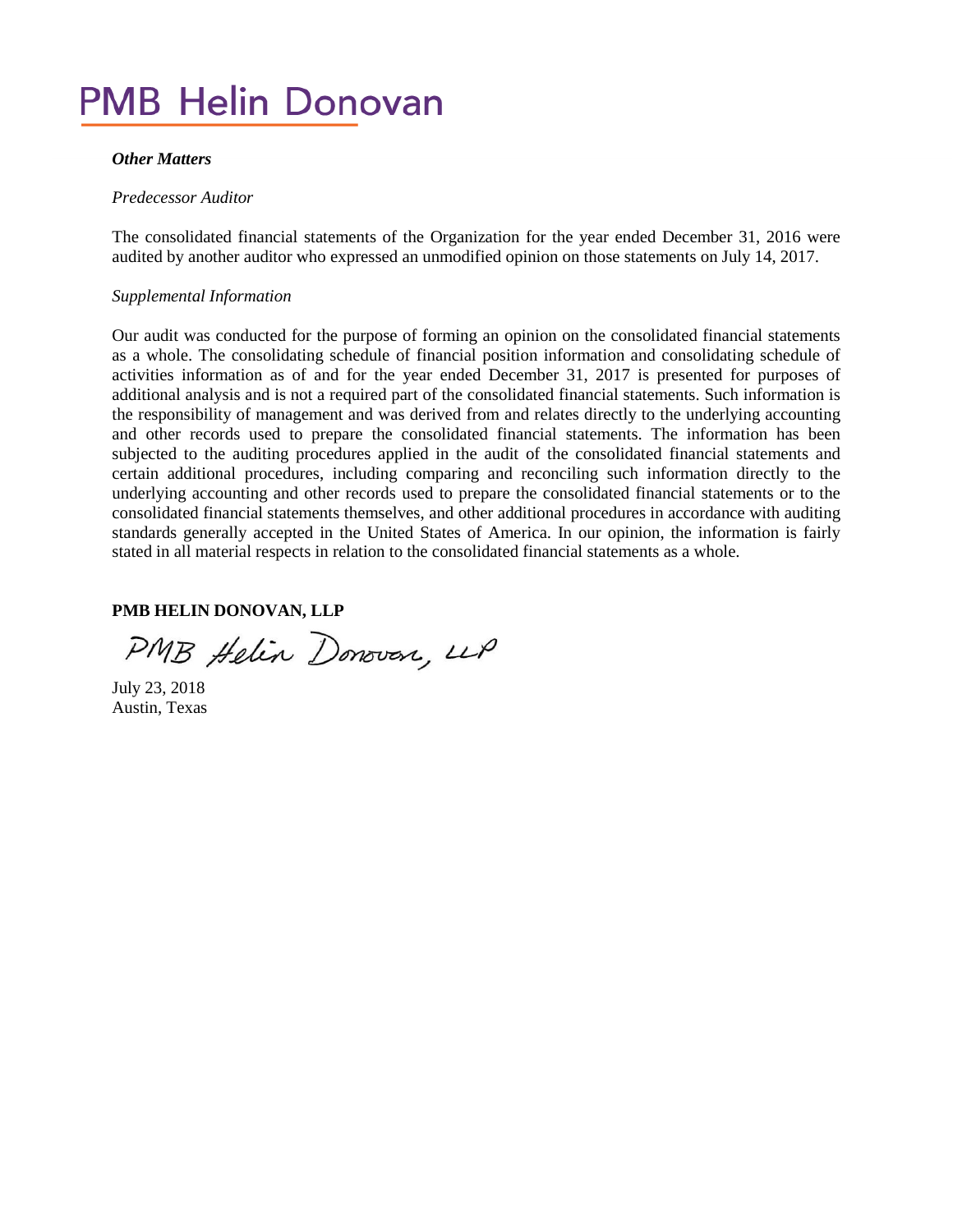## Consolidated Statements of Financial Position

December 31, 2017 and 2016

|                                             | 2017             | 2016             |
|---------------------------------------------|------------------|------------------|
| <b>ASSETS:</b>                              |                  |                  |
| Current assets                              |                  |                  |
| Cash and cash equivalents                   | \$<br>1,382,287  | \$<br>820,061    |
| Investments, at fair value                  | 400,080          | 391,791          |
| Accounts receivable, net                    | 173,000          | 189,261          |
| Pledges receivable, net                     | 116,718          | 155,875          |
| Mortgages receivable, current portion, net  | 816,838          | 808,474          |
| ReStore inventory                           | 619,453          | 529,738          |
| Home construction in progress               | 484,299          | 551,469          |
| Prepaid expenses and other current assets   | 248,190          | 285,420          |
| Total current assets                        | 4,240,865        | 3,732,089        |
| Land held for development                   | 3,500,621        | 3,248,276        |
| Restricted cash                             | 45,229           | 71,659           |
| Pledges receivable, long-term portion, net  | 380,817          | 14,250           |
| Other long-term assets                      | 193,628          | 243,791          |
| Mortages receivable, long-term potion, net  | 8,453,826        | 8,259,388        |
| Notes receivable - 2nd liens, net           | 815,277          | 428,591          |
| Investments, at cost - NMTC                 | 2,491,147        | 2,509,068        |
| Property and equipment, net                 | 9,592,553        | 9,810,019        |
| Total assets                                | \$<br>29,713,963 | \$<br>28,317,131 |
| <b>LIABILITIES AND NET ASSETS:</b>          |                  |                  |
| <b>Current liabilities</b>                  |                  |                  |
| Accounts payable                            | \$<br>456,738    | \$<br>170,704    |
| Accrued expense                             | 539,353          | 569,540          |
| Deferred revenue                            | 1,027,101        | 1,018,549        |
| Capital lease obligation, current portion   | 33,251           | 32,269           |
| Notes payable - TDHCA, current portion      | 87,149           | 84,316           |
| Long-term debt, current portion             | 156,985          | 151,200          |
| Total current liabilities                   | 2,300,577        | 2,026,578        |
| Capital lease obligation, long-term portion | 256,670          | 292,647          |
| Notes payable - TDHCA, long-term portion    | 1,175,498        | 1,161,396        |
| Long-term debt, net of debt issuance costs  | 8,014,758        | 8,150,441        |
| <b>Total liabilities</b>                    | 11,747,503       | 11,631,062       |
| Net assets                                  |                  |                  |
| Unrestricted                                | 16,851,094       | 16,073,377       |
| Temporarily restricted                      | 1,115,366        | 566,826          |
| Permanently restricted                      |                  | 45,866           |
| Total net assets                            | 17,966,460       | 16,686,069       |
| TOTAL LIABILITIES AND NET ASSETS            | \$<br>29,713,963 | \$<br>28,317,131 |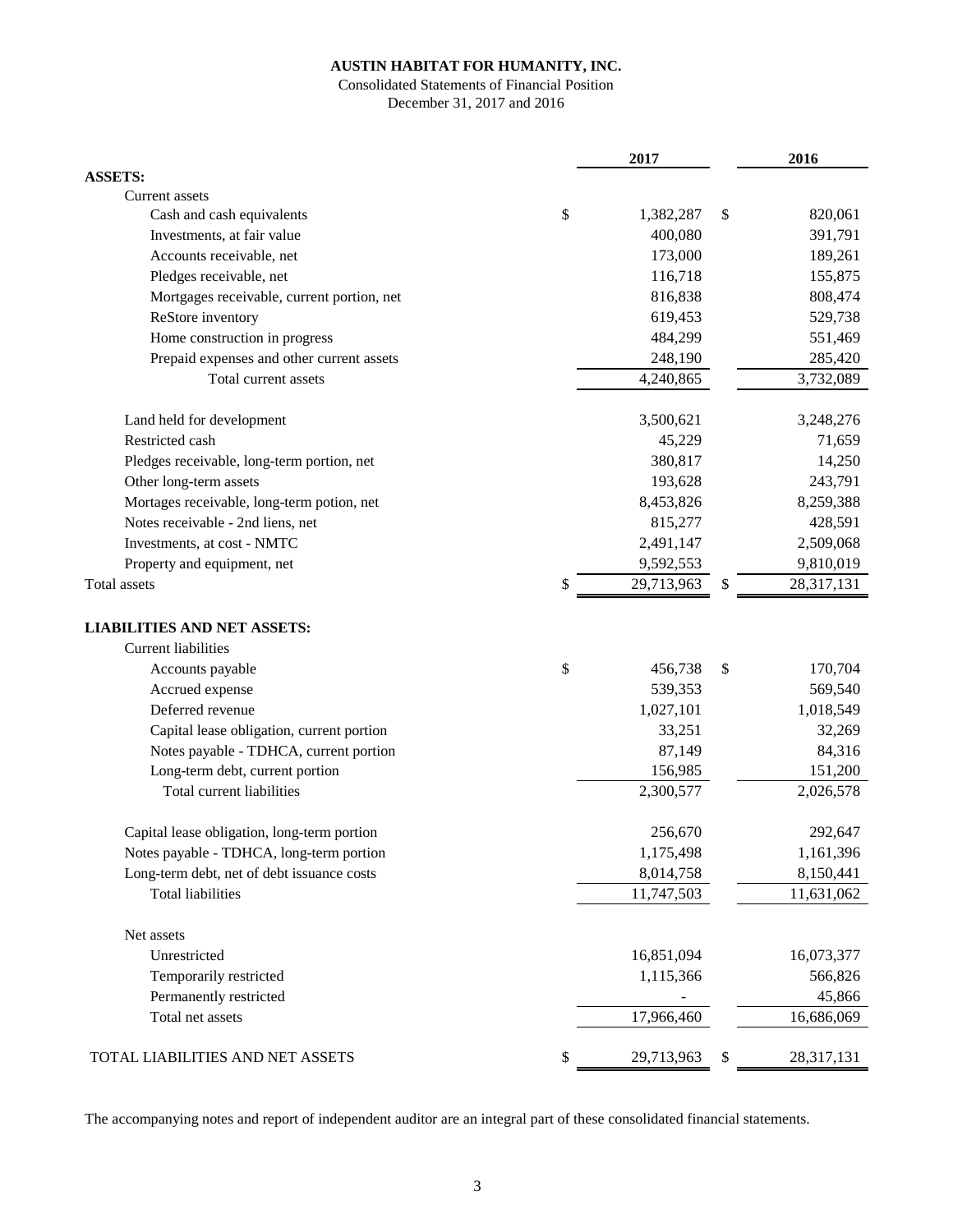### Consolidated Statement of Activities and Changes in Net Assets

Year Ended December 31, 2017

|                                                           | <b>Unrestricted</b> | Temporarily<br><b>Restricted</b> | <b>Permanently</b><br><b>Restricted</b> | <b>Total</b>     |
|-----------------------------------------------------------|---------------------|----------------------------------|-----------------------------------------|------------------|
| <b>REVENUES:</b>                                          |                     |                                  |                                         |                  |
| Contributions and other income:                           |                     |                                  |                                         |                  |
| \$<br>Contributions                                       | 1,510,797           | \$<br>617,206<br>-S              |                                         | \$<br>2,128,003  |
| In-kind contributions                                     | 188,197             |                                  |                                         | 188,197          |
| Home building sponsorship revenues                        | 1,002,224           |                                  |                                         | 1,002,224        |
| Investment income                                         | 46,839              |                                  |                                         | 46,839           |
| Other income                                              | 287,287             |                                  |                                         | 287,287          |
| Net assets released from restrictions                     | 114,532             | (68, 666)                        | (45, 866)                               |                  |
| Total contributions and other                             | 3,149,876           | 548,540                          | (45, 866)                               | 3,652,550        |
| ReStore revenues:                                         |                     |                                  |                                         |                  |
| <b>ReStore</b> sales                                      | 3,871,588           |                                  |                                         | 3,871,588        |
| In-kind donation of inventory                             | 1,910,324           |                                  |                                         | 1,910,324        |
| Cost of goods sold                                        | (2,806,608)         |                                  |                                         | (2,806,608)      |
| Sales discounts and refunds                               | (106, 082)          |                                  |                                         | (106, 082)       |
| Total ReStore revenues, net                               | 2,869,222           |                                  |                                         | 2,869,222        |
| Low-cost housing revenues:                                |                     |                                  |                                         |                  |
| Home sales                                                | 1,714,500           |                                  |                                         | 1,714,500        |
| In-kind contributions of labor and construction materials | 786,123             |                                  |                                         | 786,123          |
| Mortgage discount and amortization                        | 353,429             |                                  |                                         | 353,429          |
| Other housing revenues                                    | 42,580              |                                  |                                         | 42,580           |
| Cost of homes sold                                        | (2,318,340)         |                                  |                                         | (2,318,340)      |
| Total Low-cost housing revenues                           | 578,292             | $\overline{a}$                   | $\overline{a}$                          | 578,292          |
| Total revenues                                            | 6,597,390           | 548,540                          | (45, 866)                               | 7,100,064        |
| <b>EXPENSES:</b>                                          |                     |                                  |                                         |                  |
| Low-cost housing program                                  | 2,143,443           |                                  |                                         | 2,143,443        |
| ReStore program                                           | 2,034,006           |                                  |                                         | 2,034,006        |
| Fundraising                                               | 1,084,041           |                                  |                                         | 1,084,041        |
| Management and general                                    | 558,182             |                                  |                                         | 558,182          |
| Total expenses                                            | 5,819,673           |                                  |                                         | 5,819,673        |
| <b>CHANGE IN NET ASSETS</b>                               | 777,717             | 548,540                          | (45, 866)                               | 1,280,391        |
| NET ASSETS, BEGINNING OF YEAR                             | 16,073,377          | 566,826                          | 45,866                                  | 16,686,069       |
| NET ASSETS, END OF YEAR<br>\$                             | 16,851,094          | \$<br>1,115,366<br>- \$          |                                         | \$<br>17,966,460 |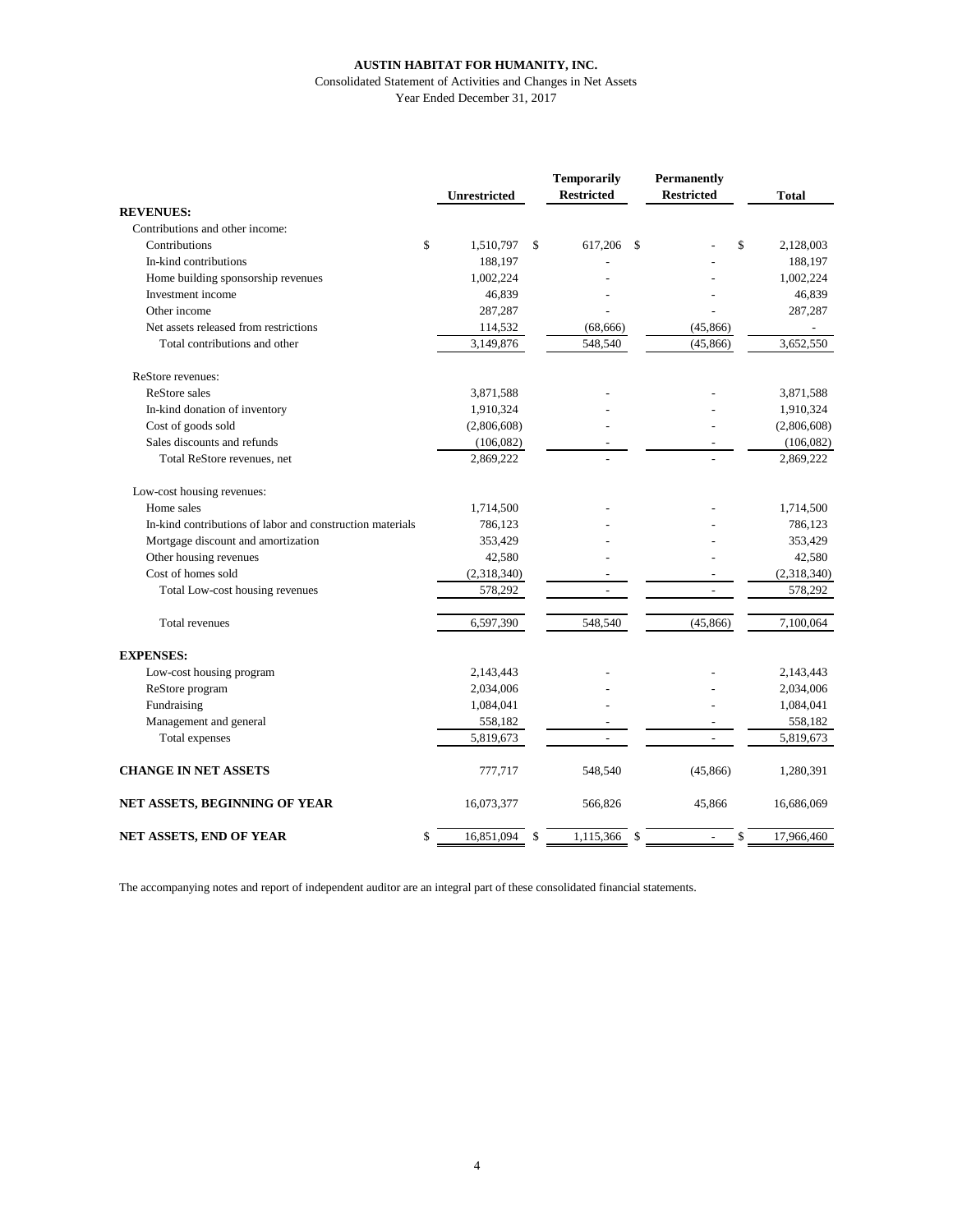Consolidated Statement of Activities and Changes in Net Assets

Year Ended December 31, 2016

|                                                           | <b>Unrestricted</b> |              | Temporarily<br><b>Restricted</b> | <b>Permanently</b><br><b>Restricted</b> | <b>Total</b> |
|-----------------------------------------------------------|---------------------|--------------|----------------------------------|-----------------------------------------|--------------|
| <b>REVENUES:</b>                                          |                     |              |                                  |                                         |              |
| Contributions and other:                                  |                     |              |                                  |                                         |              |
| \$<br>Contributions                                       | 2,602,779           | $\mathbb{S}$ | 390,379<br><sup>\$</sup>         | \$                                      | 2,993,158    |
| In-kind contributions                                     | 156,153             |              |                                  |                                         | 156,153      |
| Home building sponsorship revenues                        | 1,099,976           |              |                                  |                                         | 1,099,976    |
| Investment income                                         | 48,934              |              |                                  |                                         | 48,934       |
| Other income                                              | 1,265,559           |              |                                  | 12.147                                  | 1,277,706    |
| Net assets released from restrictions                     | 37,168              |              | (37, 168)                        |                                         |              |
| Total contributions and other                             | 5,210,569           |              | 353,211                          | 12,147                                  | 5,575,927    |
| ReStore revenues:                                         |                     |              |                                  |                                         |              |
| ReStore sales                                             | 2,876,088           |              |                                  |                                         | 2,876,088    |
| In-kind donation of inventory                             | 1,511,844           |              |                                  |                                         | 1,511,844    |
| Cost of goods sold                                        | (2,322,206)         |              |                                  |                                         | (2,322,206)  |
| Sales discounts and refunds                               | (57, 521)           |              |                                  |                                         | (57, 521)    |
| Total ReStore revenues, net                               | 2,008,205           |              |                                  |                                         | 2,008,205    |
| Low-cost housing revenues:                                |                     |              |                                  |                                         |              |
| Home sales                                                | 1,993,000           |              |                                  |                                         | 1,993,000    |
| In-kind contributions of labor and construction materials | 1,491,438           |              |                                  |                                         | 1,491,438    |
| Mortgage discount and amortization                        | 113,341             |              |                                  |                                         | 113,341      |
| Other housing revenues                                    | 28,794              |              |                                  |                                         | 28,794       |
| Cost of homes sold                                        | (3,243,936)         |              | $\overline{a}$                   | $\overline{a}$                          | (3,243,936)  |
| Total Low-cost housing revenues                           | 382,637             |              | $\blacksquare$                   |                                         | 382,637      |
| Total revenues                                            | 7,601,411           |              | 353,211                          | 12,147                                  | 7,966,769    |
| <b>EXPENSES:</b>                                          |                     |              |                                  |                                         |              |
| Low-cost housing program                                  | 2,142,026           |              |                                  |                                         | 2,142,026    |
| ReStore program                                           | 1,701,692           |              |                                  |                                         | 1,701,692    |
| Fundraising                                               | 839,180             |              |                                  |                                         | 839,180      |
| Management and general                                    | 489,862             |              |                                  |                                         | 489,862      |
| Total expenses                                            | 5,172,760           |              |                                  |                                         | 5,172,760    |
| <b>CHANGE IN NET ASSETS</b>                               | 2,428,651           |              | 353,211                          | 12,147                                  | 2,794,009    |
| NET ASSETS, BEGINNING OF YEAR                             | 13,644,726          |              | 213,615                          | 33,719                                  | 13,892,060   |
| NET ASSETS, END OF YEAR<br>\$                             | 16,073,377          | S            | 566,826<br><b>S</b>              | 45,866 \$                               | 16,686,069   |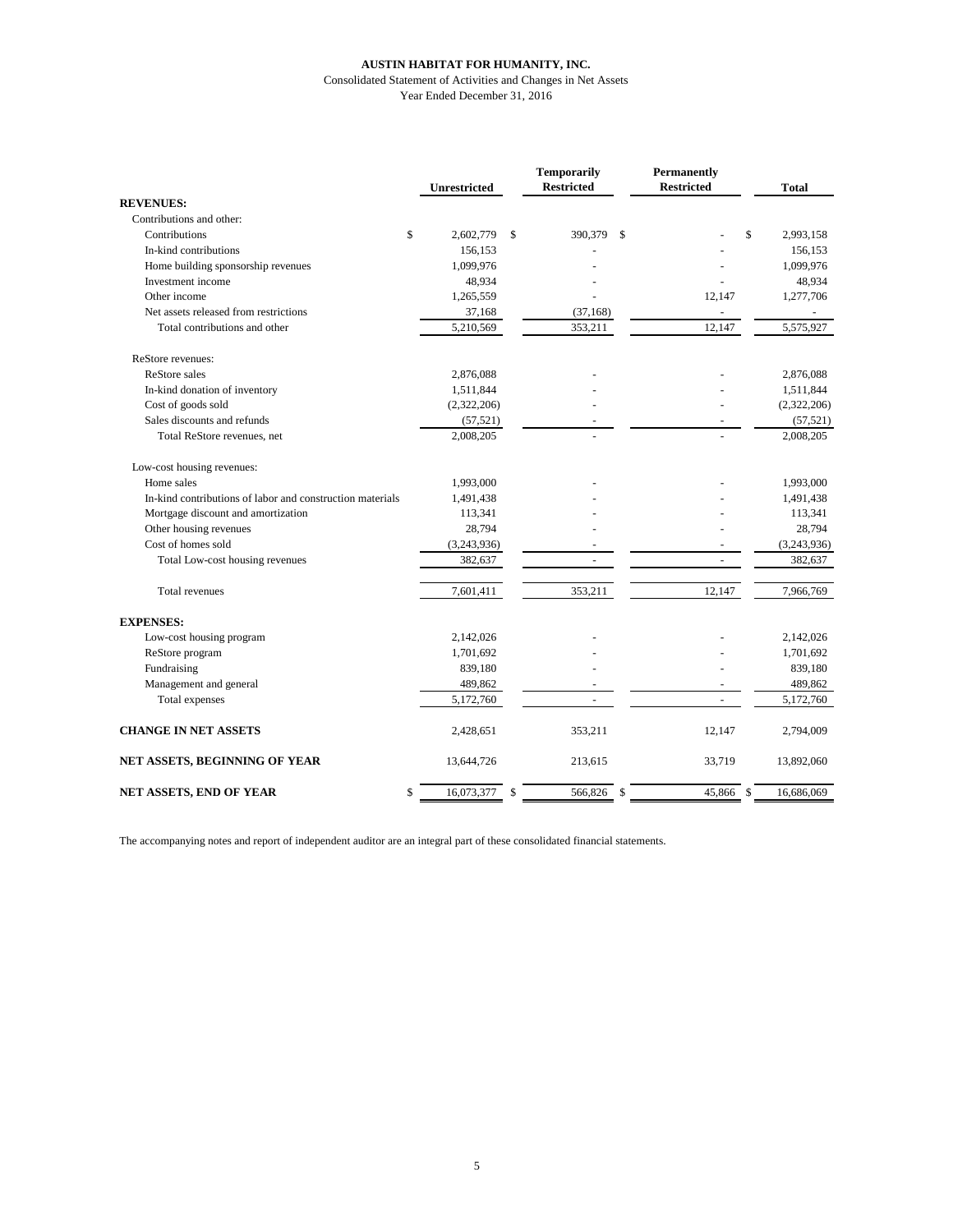# Consolidated Statement of Functional Expenses

Year Ended December 31, 2017

|                                       | Low-Cost       |    |                |     |                    | <b>Management</b> |    |              |
|---------------------------------------|----------------|----|----------------|-----|--------------------|-------------------|----|--------------|
|                                       | <b>Housing</b> |    | <b>ReStore</b> |     | <b>Fundraising</b> | and General       |    | <b>Total</b> |
| \$<br>Salaries and related            | 1,269,564      | \$ | 1,337,992      | \$  | 568,027            | \$<br>440,302     | \$ | 3,615,884    |
| Advertisements                        | 14,358         |    | 38,178         |     | 349,334            | 121               |    | 401,990      |
| Office expenses                       | 44,148         |    | 128,237        |     | 20,662             | 18,303            |    | 211,351      |
| Information technology                | 22,377         |    | 7,458          |     | 8,888              | 9,866             |    | 48,589       |
| Occupancy                             | 101,923        |    | 39,776         |     | 8,337              | 4,199             |    | 154,236      |
| Travel                                | 17,256         |    | 14,139         |     | 8,867              | 1,192             |    | 41,453       |
| Conference, conventions, and meetings | 4,728          |    | 5,458          |     | 7,221              | 5,194             |    | 22,601       |
| Interest expenses                     | 53,683         |    | 174,349        |     | 18,207             | 23,100            |    | 269,339      |
| Tithe to HFHI                         | 53,000         |    |                |     |                    |                   |    | 53,000       |
| Depreciation and amortization         | 34,592         |    | 179,966        |     | 16,929             | 20,462            |    | 251,949      |
| Insurance                             | 33,838         |    | 72,882         |     | 4,196              | 2,268             |    | 113,184      |
| Warranty work                         | 4,490          |    |                |     |                    |                   |    | 4,490        |
| Tools and equipment                   | 9,272          |    | 1,913          |     |                    |                   |    | 11,185       |
| Professional services                 | 40,651         |    | 7,626          |     | 21,178             | 23,202            |    | 92,657       |
| <b>NMTC</b> transaction Fees          | 26,430         |    |                |     |                    |                   |    | 26,430       |
| Dues and subscriptions                | 13,148         |    | 12,957         |     | 11,738             | 7,125             |    | 44,968       |
| Home repair program                   | 389,037        |    | 70             |     | 25,642             |                   |    | 414,749      |
| Other expense                         | 10,949         |    | 13,005         |     | 14,815             | 2,849             |    | 41,618       |
| <b>Total Functional Expenses</b>      | 2,143,443      | S  | 2,034,006      | \$. | 1,084,041          | \$<br>558,182     | S  | 5,819,673    |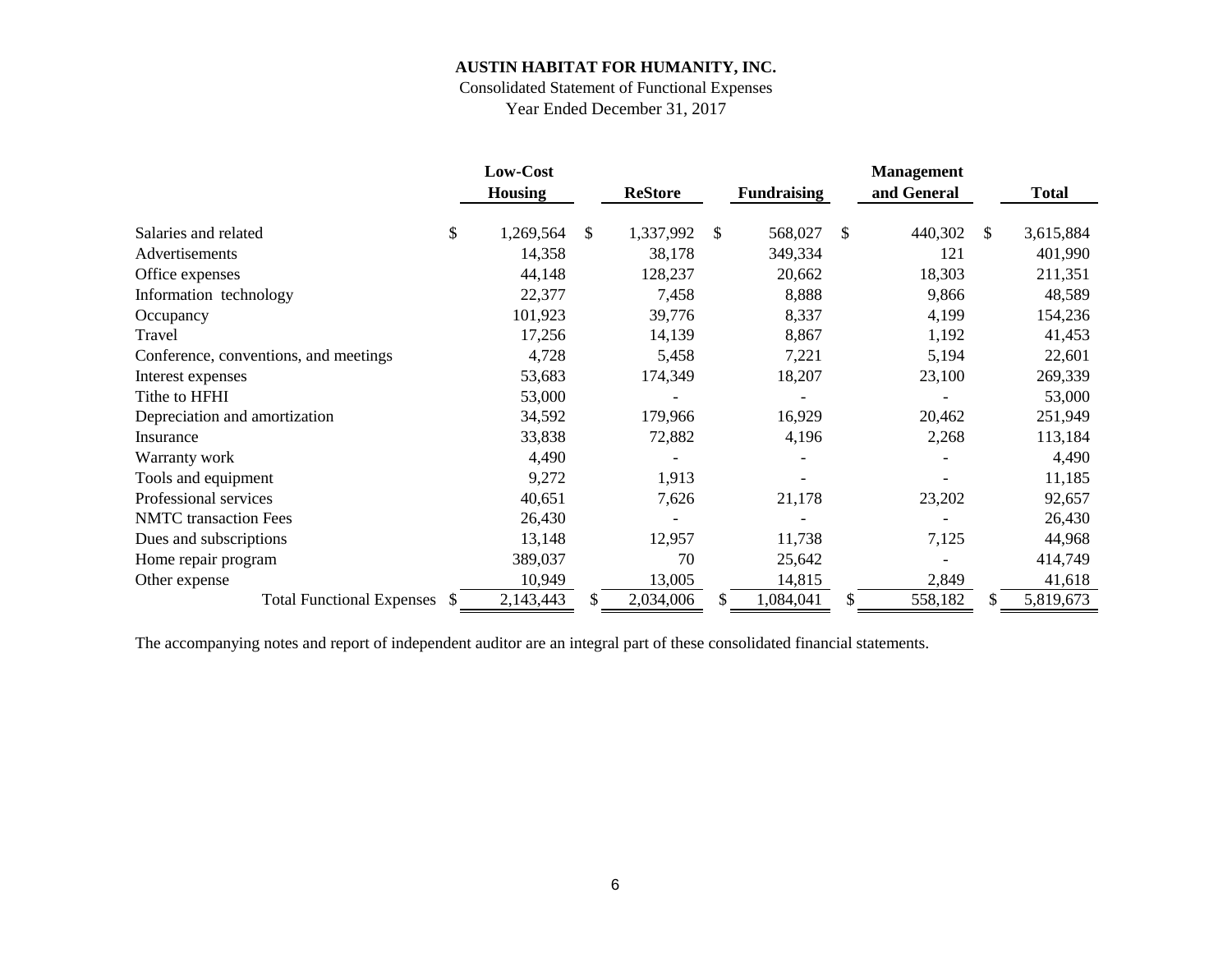Consolidated Statement of Functional Expenses

Year Ended December 31, 2016

|                                                  | Low-Cost       |               |                |                    |     | <b>Management</b> and |               |              |
|--------------------------------------------------|----------------|---------------|----------------|--------------------|-----|-----------------------|---------------|--------------|
|                                                  | <b>Housing</b> |               | <b>ReStore</b> | <b>Fundraising</b> |     | <b>General</b>        |               | <b>Total</b> |
| \$<br>Salaries and related                       | 1,095,654      | <sup>\$</sup> | 1,154,709      | \$<br>490,216      | \$. | 379,988               | <sup>\$</sup> | 3,120,567    |
| Advertisements                                   | 12,826         |               | 53,499         | 137,298            |     | 33                    |               | 203,656      |
| Office expenses                                  | 40,300         |               | 78,632         | 14,853             |     | 14,672                |               | 148,457      |
| Information technology                           | 13,907         |               | 7,424          | 5,732              |     | 3,105                 |               | 30,168       |
| Occupancy                                        | 99,163         |               | 13,268         | 5,371              |     | 3,600                 |               | 121,402      |
| Travel                                           | 7,381          |               | 9,614          | 3,197              |     | 955                   |               | 21,147       |
| Conference, conventions, and meetings            | 5,016          |               | 4,217          | 6,409              |     | 5,666                 |               | 21,308       |
| Interest expenses                                | 99,728         |               | 116,237        | 27,141             |     | 33,735                |               | 276,841      |
| Tithe to HFHI                                    | 61,000         |               |                |                    |     |                       |               | 61,000       |
| Depreciation and amortization                    | 43,313         |               | 169,860        | 12,863             |     | 22,983                |               | 249,019      |
| Insurance                                        | 33,007         |               | 65,376         | 3,678              |     | 2,592                 |               | 104,653      |
| Warranty work                                    | 5,040          |               |                |                    |     |                       |               | 5,040        |
| Tools and equipment                              | 9,351          |               |                |                    |     |                       |               | 9,351        |
| Professional services                            | 89,099         |               | 6,854          | 120,650            |     | 10,326                |               | 226,929      |
| <b>NMTC</b> transaction Fees                     | 26,989         |               |                |                    |     |                       |               | 26,989       |
| Dues and subscriptions                           | 6,900          |               | 13,900         | 9,361              |     | 9,658                 |               | 39,819       |
| Home repair program                              | 482,872        |               | 4,918          |                    |     |                       |               | 487,790      |
| Other expense                                    | 10,480         |               | 3,184          | 2,411              |     | 2,549                 |               | 18,624       |
| <b>Total Functional Expenses</b><br><sup>8</sup> | 2,142,026      | \$.           | 1,701,692      | \$<br>839,180      | \$. | 489,862               | S             | 5,172,760    |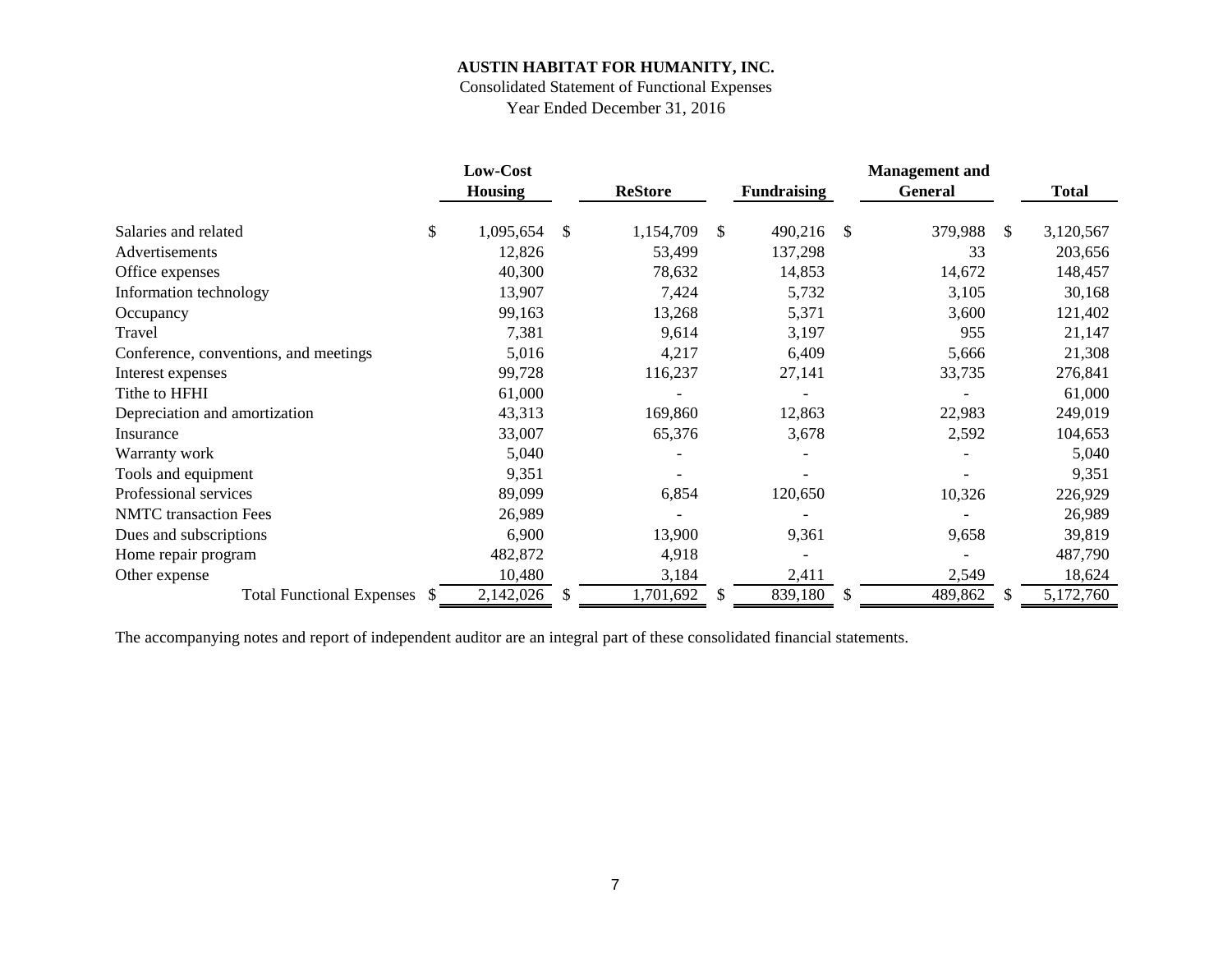#### Consolidated Statements of Cash Flows For the Years Ended December 31, 2017 and 2016

|                                                      | 2017                  | 2016        |
|------------------------------------------------------|-----------------------|-------------|
| Cash flows from operating activities:                |                       |             |
| Change in net assets                                 | \$<br>1,280,391<br>\$ | 2,794,009   |
| Adjustments to reconcile change in net assets to net |                       |             |
| cash provided by operations:                         |                       |             |
| Noncash interest expense                             | 17,921                | 27,533      |
| Depreciation and amortization                        | 251,949               | 249,017     |
| Unrealized gain on investments                       | (6,074)               | (11, 862)   |
| Loss on disposal of property and equipment           | 40,383                |             |
| (Increase) decrease in operating assets:             |                       |             |
| Accounts receivable                                  | 16,261                | 86,813      |
| Pledges receivable                                   | (327, 410)            | (46,208)    |
| Grants receivable                                    |                       | 112,659     |
| Mortgages receivable                                 | (202, 802)            | (739, 193)  |
| <b>ReStore Inventory</b>                             | (89, 715)             | (241)       |
| Home construction in Progress                        | 67,170                | 575,527     |
| Prepaid expenses and other                           | 37,230                | 38,621      |
| Land held for development                            | (252, 345)            | (1,693,511) |
| Notes receivable, 2nd liens                          | (386, 686)            | (450, 572)  |
| Other long-term assets                               | 50,163                | (275, 819)  |
| Increase (decrease) in operating liabilities:        |                       |             |
| <b>Accounts Payable</b>                              | 286,034               | (61, 855)   |
| Accrued expenses                                     | (30, 187)             | 355,003     |
| Deferred revenue                                     | 8,552                 | 123,275     |
| Escrow and custodial liability                       |                       | (295, 476)  |
| Notes payable - TDHCA                                | 16,935                | 152,676     |
| Net cash provided by operating activities            | 777,770               | 940,396     |
| Cash flows from investing activities:                |                       |             |
| Restricted cash                                      | 26,430                | 26,989      |
| Purchases of investments                             | (2,215)               | (39, 136)   |
| Purchases of property and equipment                  | (74, 866)             | (97, 421)   |
| Net cash used in investing activities                | (50, 651)             | (109, 568)  |
| <b>Cash flows from financing activities:</b>         |                       |             |
| Payments on long-term debt                           | (129, 898)            | (287,089)   |
| Payments on capital lease obligation                 | (34,995)              | (34, 781)   |
| Net cash used in financing activities                | (164, 893)            | (321, 870)  |
| Net increase in cash and cash equivalents            | 562,226               | 508,958     |
| Cash and cash equivalents at beginning of year       | 820,061               | 311,103     |
| Cash and cash equivalents at end of year             | \$<br>\$<br>1,382,287 | 820,061     |
| Supplemental disclosure of cash flow information:    |                       |             |
| Interest paid                                        | \$<br>241,808<br>\$   | 202,889     |
| Income taxes paid                                    | \$<br>\$              | 359,697     |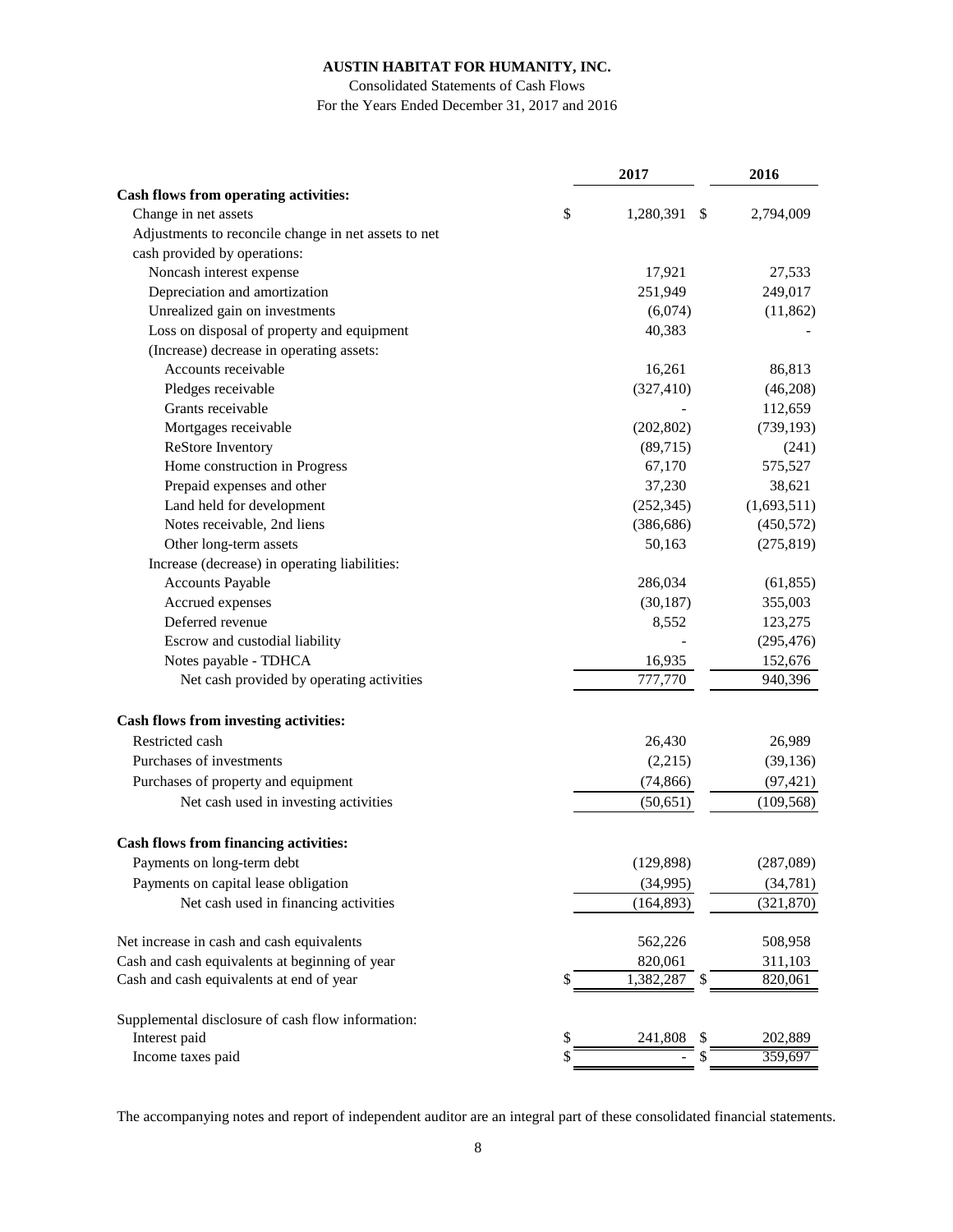Notes to the Consolidated Financial Statements Years ended December 31, 2017 and 2016

## **1. ORGANIZATION**

Austin Habitat for Humanity, Inc. ("AHFH") is a nonprofit, affordable housing developer dedicated to the elimination of substandard housing in Austin, Texas. It is affiliated with Habitat for Humanity International, Inc. ("HFHI") based in Americus, Georgia. AHFH was incorporated in 1985 under the laws of the State of Texas. While adhering to the policies and procedures prescribed by HFHI, AHFH exists as a separate corporation with its own Board of Directors. Local policies, strategies, operations, and fundraising are the responsibility of each affiliate.

Austin Neighborhood Alliance for Habitat, Inc., (the "Alliance") is a wholly owned non-profit corporation formed to support AHFH. The Alliance receives federal financial assistance to acquire land and develop infrastructure for homes.

HomeBase Texas ("HomeBase") is a wholly owned non-profit corporation that provides affordable homeownership opportunities to homeowners that meet a higher family income threshold than those served by AHFH.

The Alliance and HomeBase financial statements are consolidated into the financial statements of AHFH because AHFH has control over and an economic interest in the Alliance and HomeBase. AHFH and its affiliates, the Alliance and HomeBase, are collectively referred to as the Organization.

#### *Low-Cost Housing Program*

To be considered for home ownership, families must be low-income families who demonstrate a need for better housing, an ability to make mortgage payments, and a willingness to work in partnership with AHFH. The partnership consists, in part, of each family completing 300 hours of "sweat equity" and meeting monthly mortgage payments. AHFH acquires the land, finds and qualifies the families, raises the funding, finds and supervises construction volunteers, builds the houses, and funds the mortgages. Houses are sold resulting in either a no interest or zero profit on the mortgage. By policy of HFHI, AHFH may accept government support for land, infrastructure improvements and construction.

#### *ReStore Program*

AHFH also operates a ReStore in Austin. The ReStore program provides access to quality building materials, new and used, household goods, clothing, etc., to the general public to help them create a better human habitat in which to live and work. The ReStore receives donated materials, purchases items, and sells them.

# **2. SUMMARY OF SIGNIFICANT ACCOUNTING POLICIES**

**Basis of Presentation - The consolidated financial statements are presented in accordance with generally** accepted accounting principles in the United States of America ("U.S. GAAP") as defined by the Financial Accounting Standards Board ("FASB") Accounting Standards Codification ("ASC").

**Classification of Net Assets -** The consolidated financial statements report information regarding the Organization's consolidated financial position and activities according to three classes of net assets: unrestricted net assets, temporarily restricted net assets, and permanently restricted net assets. Net assets, revenues, expenses, gains and losses are classified based on the existence or absence of donor-imposed restrictions. Accordingly, net assets of the Organization and changes therein are classified as follows: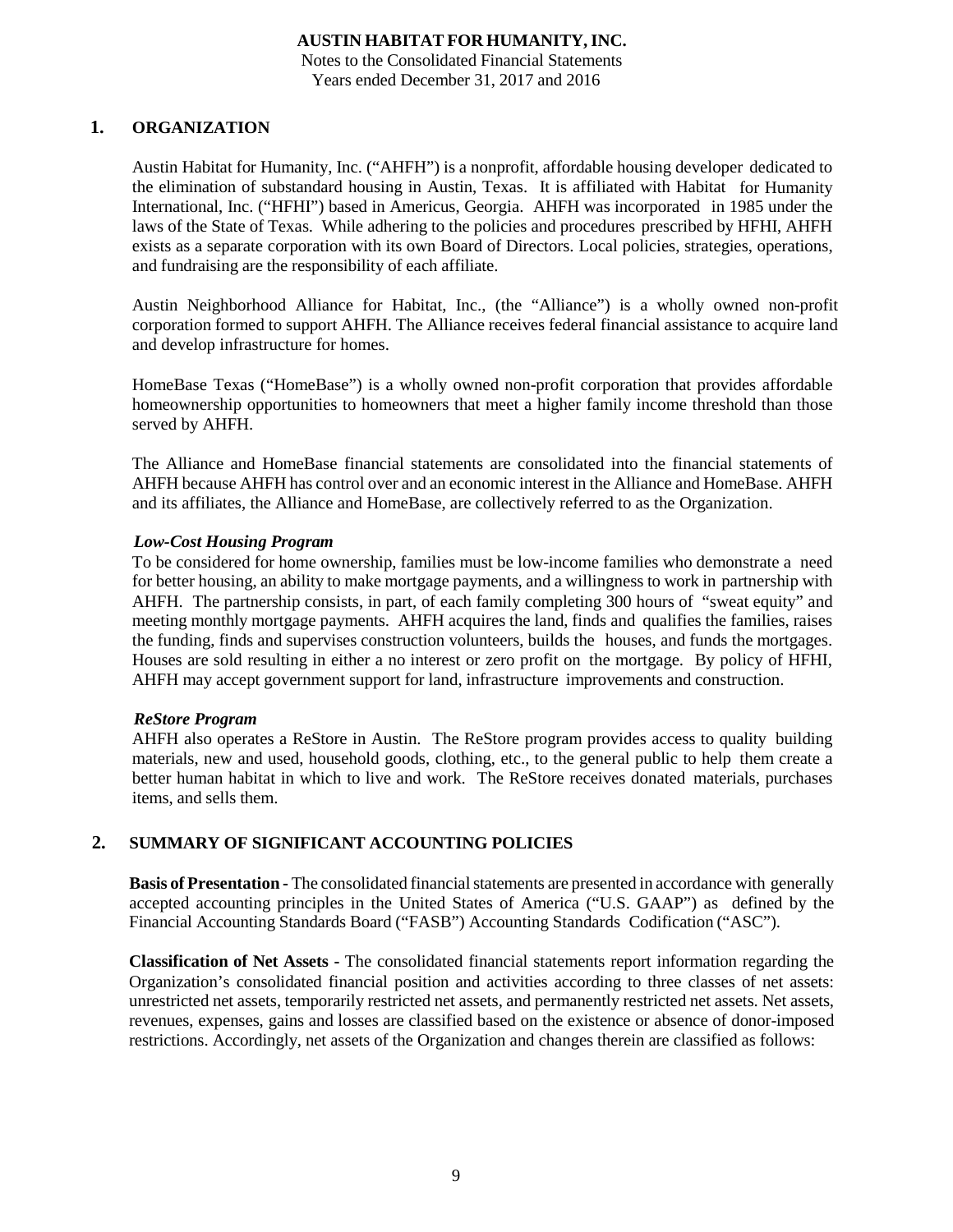Notes to the Consolidated Financial Statements (continued) Years ended December 31, 2017 and 2016

Unrestricted net assets **-** Net assets are not subject to donor-imposed stipulations. Expenses are reported as decreases in unrestricted net assets. Gains and losses on investments and other assets or liabilities are reported as increases or decreases in unrestricted net assets unless their use is restricted by explicit donor stipulation or by law.

Temporarily restricted net assets **-** Net assets are subject to donor-imposed stipulations, which limit their use by the Organization to a specific purpose and/or the passage of time.

Permanently restricted net assets **-** Net assets are subject to donor-imposed stipulations, which require them to be maintained permanently by the Organization.

**Use of Estimates -** The preparation of consolidated financial statements in conformity with U.S. GAAP requires management to make estimates and assumptions that affect certain reported amounts and disclosures. Accordingly, actual results could differ from those estimates. Significant estimates include the fair value of investments, allowances for uncollectable receivables, useful lives of property and equipment, and the valuation of in-kind services and materials.

**Advertising Costs -** Advertising costs are expensed when incurred. Advertising expense for the years ended December 31, 2017 and 2016 were \$401,990 and \$203,656, respectively.

**Fair Value Measurements -** The Organization measures and discloses fair value measurements in accordance with the authoritative literature. Fair value is the price that would be received to sell an asset or paid to transfer a liability in an orderly transaction between market participants at the measurement date. Fair value accounting requires characterization of the inputs used to measure fair value into a threelevel fair value hierarchy as follows:

- Level 1 **-** Inputs based on quoted market prices in active markets for identical assets or liabilities. An active market is a market in which transactions occur with sufficient frequency and volume to provide pricing information on an ongoing basis.
- Level 2 **-** Observable inputs that reflect the assumptions market participants would use in pricing the asset or liability developed based on market data obtained from sources independent from the entity.
- Level 3 **-** Unobservable inputs that reflect the Organization's own assumptions about the assumptions market participants would use in pricing the asset or liability developed based on the best information available.

There are three general valuation techniques that may be used to measure fair value: 1) market approach **-** uses prices generated by market transactions involving identical or comparable assets or liabilities, 2) cost approach **-** uses the amount that currently would be required to replace the service capacity of an asset (replacement cost), and 3) income approach **-** uses valuation techniques to convert future amounts to present amounts based on current market expectations.

**Cash and Cash Equivalents -** The Organization considers all highly liquid investments with an original maturity of three months or less to be cash equivalents.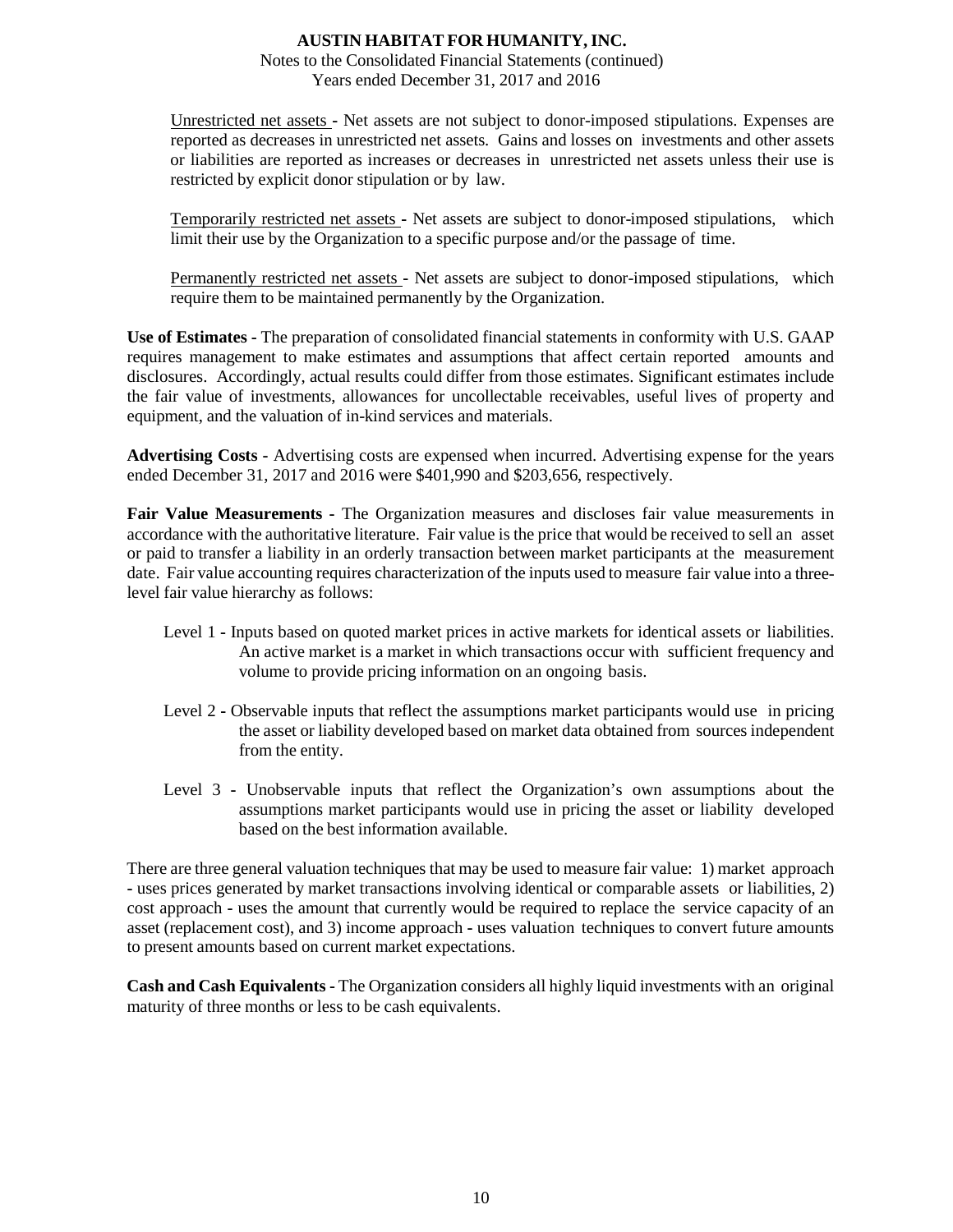#### Notes to the Consolidated Financial Statements (continued) Years ended December 31, 2017 and 2016

**Restricted Cash -** As a condition of the loan agreements with HFHI-SA NMTC VI, LLC and CCM Community Development XXVII, LLC and through its investment in two New Market Tax Credit ("NMTC") programs (Note 10), AHFH has established separate bank accounts for receiving and disbursing certain amounts related to the NMTC transactions. Total restricted cash was \$45,299 and \$71,659 as of December 31, 2017 and 2016, respectively.

**Investments, at fair value -** Investments in mutual funds are carried at fair market value based on quoted market prices. Any changes in market value are reported in the consolidated statements of activities as increases or decreases to investment income.

**Investments, at cost - NMTC -** In November 2011, AHFH invested, along with eleven other Habitat affiliates, in a joint venture named HFHI-SA Leverage IX, LLC with 4.82% ownership to take advantage of NMTC financing. In July 2012, AHFH participated in a second NMTC transaction along with eleven other Habitat affiliates. As a result of this transaction, AHFH acquired a 9.09% ownership in a joint venture named CCML Leverage II, LLC. Since AHFH has no ability to influence the operating or financial policies of HFHI-SA Leverage IX, LLC and CCML Leverage II, LLC, the cost method is used to account for these investments. Under that method, AHFH records income only to the extent of distributions received.

The Organization has capitalized, as, certain structuring and guarantee fees and closing costs for the loans to finance these investments and construction costs. These fees are being amortized to interest expense over seven to sixteen years and are reflected as costs of the investments.

**Accounts Receivable -** Accounts receivable are recorded at the amount the Organization expects to collect on outstanding balances. The Organization has not recorded an allowance for uncollectible accounts receivables at December 31, 2017 or 2016 as management believes all balances to be collectible.

**Pledges Receivable -** Pledges receivable are recorded at the amount the Organization expects to receive from donors. Promises to give are recorded at fair value if expected to be collected in one year and at net present value if expected to be collected in more than one year. Although the Organization has not experienced material uncollectible amounts in the past, an allowance for uncollectible pledges receivable has been established. The allowance at December 31, 2017 and 2016, was \$58,282 and \$19,125, respectively. The Organization did not apply a net present value discount on the pledges receivable balance as of December 31, 2017 and 2016 as management considered the amount to be insignificant.

**Notes Receivable, 2nd Liens -** Notes receivable are a non-amortizing repayable second lien due in 30-35 years at 0% interest. The second lien is attached to a home sale to qualified applicants under the HomeBase Texas program. The first lien is provided for by a traditional third-party lender. The second lien is due and payable between 30-35 years to allow for the first lien to have been paid off and provides a subsidy that allows the home sale to meet the affordability requirements of the HomeBase Texas program. These notes are discounted based upon prevailing market interest rates for low-income housing at the inception of the mortgages. The Organization has not recorded an allowance for uncollectible notes receivable at December 31, 2017 or 2016 as management believes all balances to be collectible.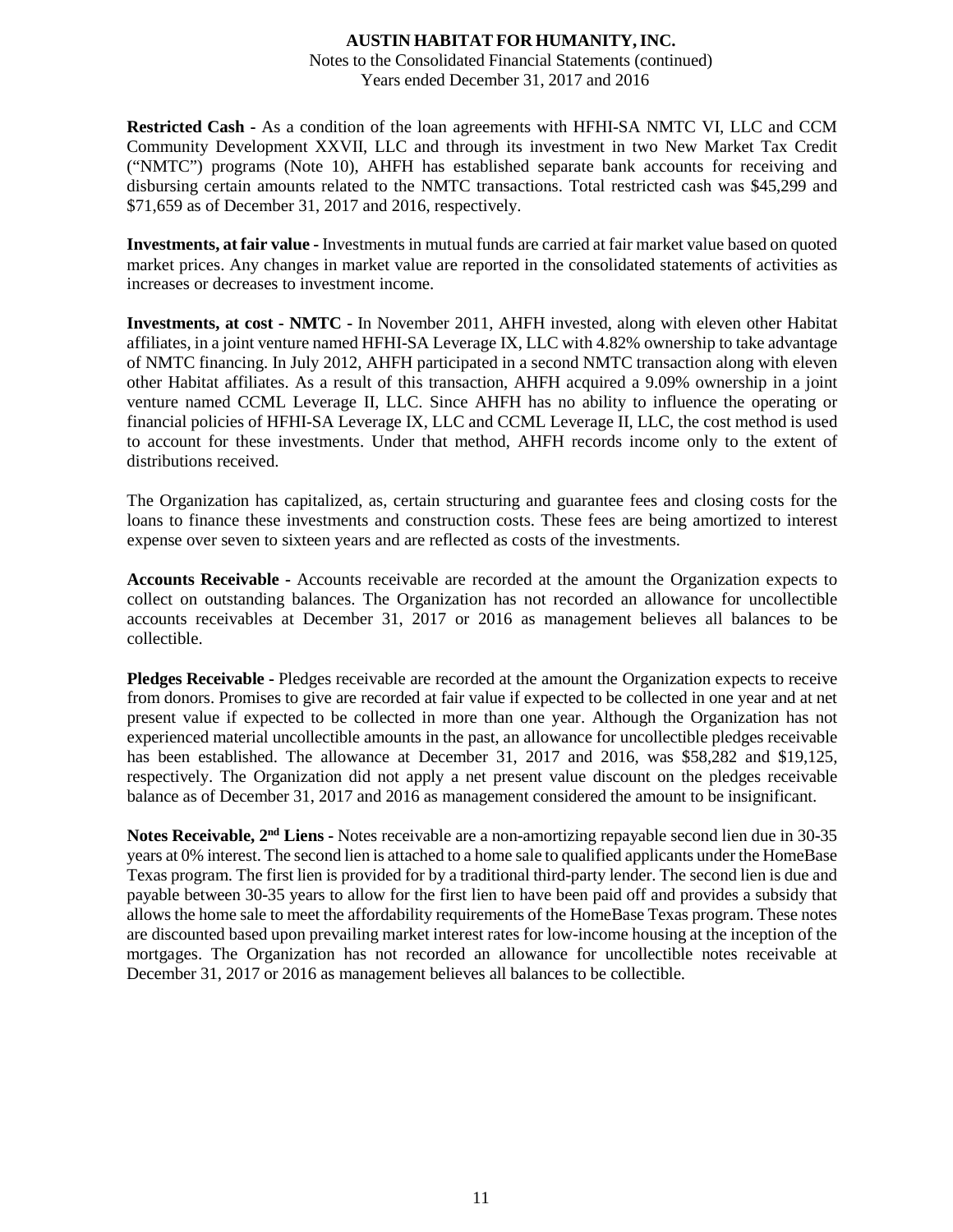Notes to the Consolidated Financial Statements (continued) Years ended December 31, 2017 and 2016

**Home Sales and Mortgages Receivable -** Home sales represent the sale to qualified families of houses built in Austin, Texas by the Organization. Homes are sold at cost when possible and the sales are financed by the Organization utilizing non-interest bearing 15 to 35-year mortgages due in monthly installments from the families. The mortgages are secured by the underlying real estate and are carried at the unpaid principal balances. The Organization obtains a deed of trust for any difference between the agreed-upon purchase price and the current fair value of the property. This difference, referred to as "the equity", is payable to the Organization should the homeowner sell the property before the mortgage is paid off or if the home is foreclosed and sold in the open market.

The mortgages receivable are discounted based upon prevailing market interest rates for low-income housing at the inception of the mortgages. The financing discounts are amortized and reflected as mortgage discount and amortization in the accompanying consolidated statements of activities when mortgage payments are collected.

The Organization monitors the mortgages on a monthly basis and considers all mortgages to be collectible, thus no allowance for loan losses has been recorded. The Organization maintains a partner relationship with the mortgagees ("partner families"). However, the Organization will consider foreclosure proceedings on any delinquent accounts if the partner family ceases to have the ability to pay and make payments on the mortgage or no longer has a willingness to partner with the Organization. At December 31, 2017 and 2016, the Organization had no investment in foreclosed loans.

**ReStore Inventory -** ReStore inventory consists of donated building materials, household items and clothing as well as purchased building materials available for sale. Donated inventory is recorded as inkind contributions at fair value when received based on estimated sales value. Purchased inventory is stated at the lower of cost or market determined by the first-in first-out method.

**Home Construction in Progress –** Home construction in progress represents home construction and land costs incurred on incomplete homes in progress and completed homes not yet conveyed to the recipient family. Once sold and conveyed, the home costs are expensed to cost of homes sold in the accompanying consolidated statements of activities.

**Property and Equipment -** Property and equipment consists of land, buildings, and equipment. Property and equipment additions are recorded at cost if purchased or estimated fair value if donated less accumulated depreciation. The Organization capitalizes all additions over \$1,000 and expenses maintenance and repairs that do not improve or extend the useful lives of the respective assets. Depreciation is calculated on a straight-line basis over the estimated useful lives of the respective assets. Estimated useful lives are three to five years for computer equipment; five years for building improvements, software and vehicles; three to seven years for tools and construction equipment; and twenty to forty years for completed houses and buildings. Property and equipment under capital lease is amortized over the shorter of the lease term or the expected useful life of the asset.

Long-lived assets subject to amortization are reviewed for impairment whenever events or circumstances indicate that the amount recorded may not be recoverable. An impairment loss is recognized by the amount in which the carrying amount of the asset exceeds fair value, if the carrying amount of the asset is not recoverable. Management believes there has been no impairment of such assets as of December 31, 2017 and 2016.

**Debt Issuance Costs** - Debt issuance costs associated with long-term debt are recorded as a reduction of the related debt balance and amortized to interest expense over the term of the related arrangement.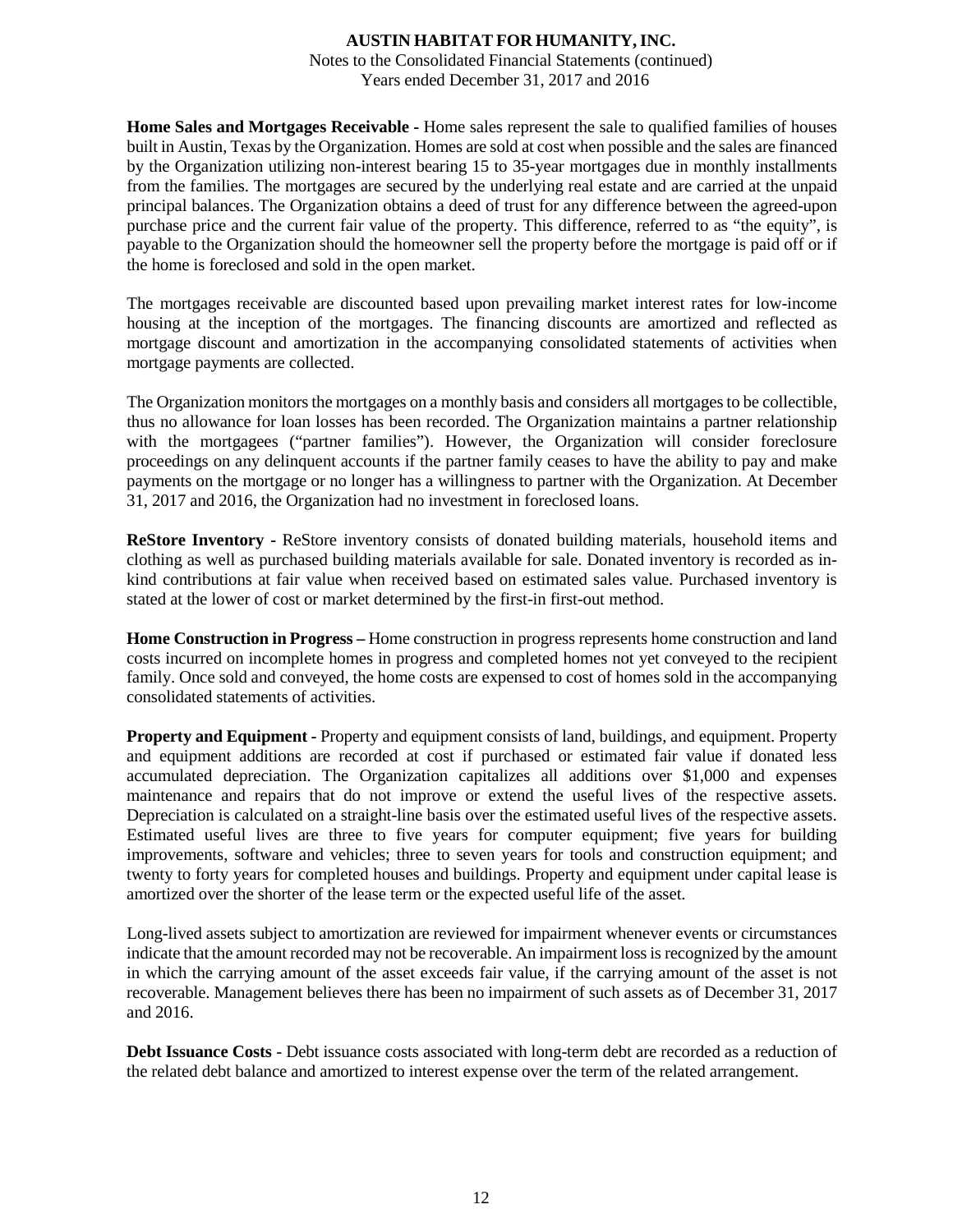Notes to the Consolidated Financial Statements (continued) Years ended December 31, 2017 and 2016

**Notes Payable – TDHCA** - The Texas Department of Housing and Community Affairs Department ("TDHCA") administers the Owner-Builder Loan Program, also known as the Texas Bootstrap Loan Program ("Bootstrap Program"). The Bootstrap Program is a self-help housing construction program that provides the owners and builders of very low-income families an opportunity to purchase or refinance real property on which to build new housing or repair their existing homes through "sweat equity." Owner builder's household income may not exceed 60% of Area Median Family Income. The Bootstrap Program notes payable are discounted based upon prevailing market interest rates at the inception of the mortgage. The financing discounts are amortized and reflected as mortgage discount and amortization in the accompanying consolidated statements of activities as the mortgage payments are made.

**Contribution Revenue -** All contributions, including home building sponsorship revenues and non-cash contributions, are recorded at their fair value and are considered to be available for operations of the Organization unless specifically restricted by the donor. Unconditional promises to give cash and other assets are reported as temporarily restricted net assets if they are received with donor stipulations that limit the use of donated assets. When donor restrictions expire, that is, when a stipulated time restriction ends or restricted purpose is accomplished, the related temporarily restricted net assets are reclassified to unrestricted net assets. This is reported in the accompanying consolidated statements of activities as net assets released from restrictions. Contributions that are restricted by the donor are reported as increases in unrestricted net assets if the restrictions expire within the fiscal year in which the contributions are received. Conditional promises to give are recognized only when the conditions on which they depend are substantially met and the promises become unconditional.

**Government Grant Revenue -** The Organization receives funding from governmental financial assistance programs that supplement its traditional funding sources. The awards provide for reimbursement of qualifying costs incurred, as defined in the underlying award agreements. The Organization recognizes revenue from these awards as services are rendered and expenses are incurred.

**In-Kind Contributions of Labor -** A substantial number of volunteers have made significant contributions of their time to the Organization's program and supporting services. Donated services are recognized as contributions if the services (1) create or enhance non-financial assets, or (2) require specialized skills, are performed by people with those skills, and would otherwise be purchased by the Organization. Under those criteria, volunteer time and professional services donated to construct homes is recognized as contribution revenue and capitalized as home construction in progress. When homes are transferred to recipient families, home construction in progress is recorded as component of cost of homes sold within the accompanying consolidated statements of activities.

**Functional Expense Allocation -** The costs of providing various programs and other activities have been summarized on a functional basis in the consolidated statements of activities. Accordingly, certain costs have been allocated among the programs and supporting services benefited.

**Federal Income Taxes -** AHFH, the Alliance, and HomeBase are all non-profit organizations exempt from federal income taxes under Section  $501(c)(3)$  of the Internal Revenue Code, except with respect to any unrelated business income. AHFH, the Alliance and HomeBase did not incur any tax liabilities for unrelated business income during the years ended December 31, 2017 or 2016. The Board assesses uncertainties in income taxes in its consolidated financial statements and uses a threshold of more-likelythan-not for recognition and derecognition of tax positions taken. There is no provision or liability for federal income taxes in the accompanying combined financial statements related to the Organization. AHFH, the Alliance, and HomeBase file Form 990 tax returns in the U.S. federal jurisdiction and are subject to routine examinations of its returns. However, there are no examinations currently in progress. The Board's management believes it is no longer subject to income tax examinations for years prior to 2014.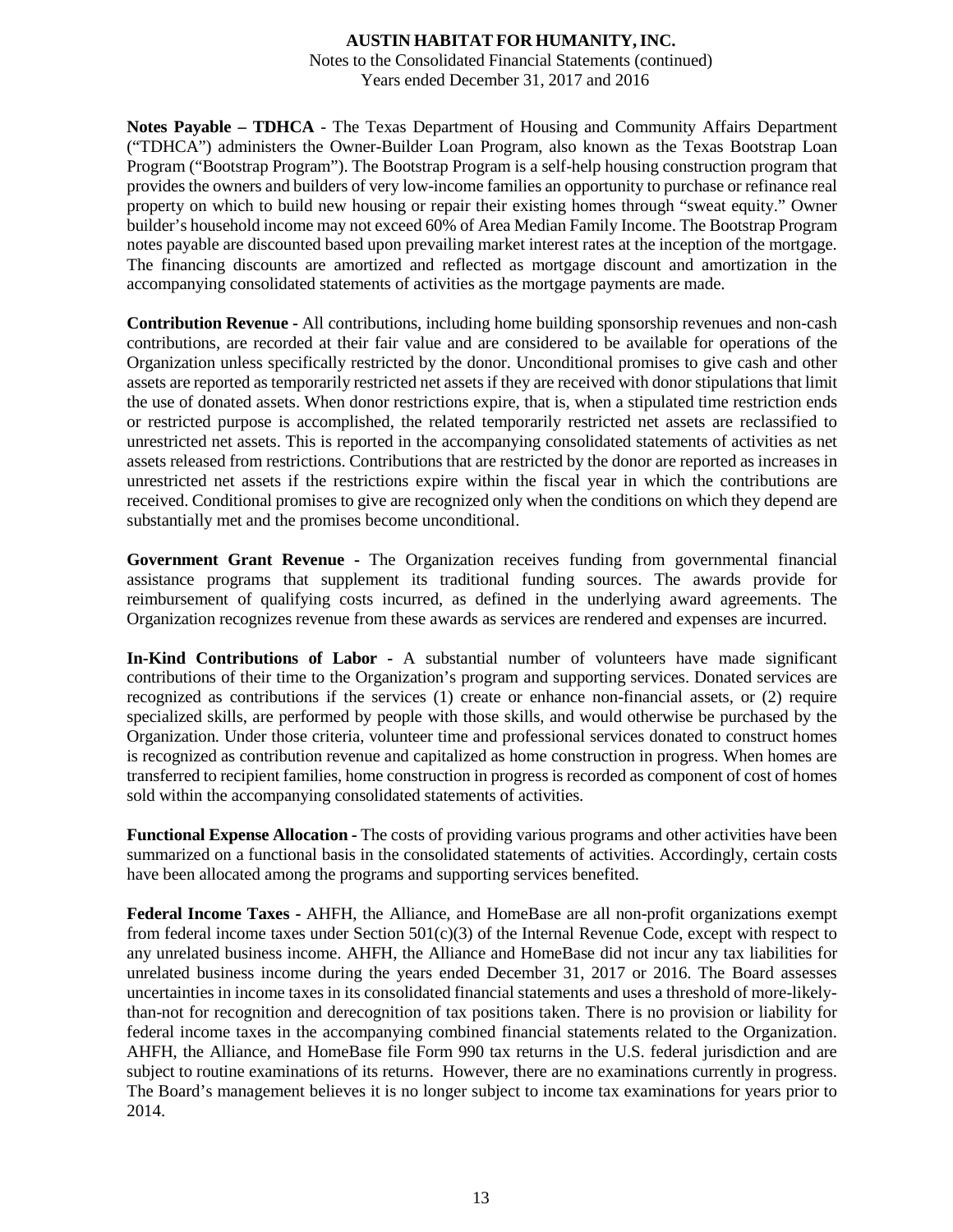#### Notes to the Consolidated Financial Statements (continued) Years ended December 31, 2017 and 2016

**Recent Accounting Pronouncements-** In February 2016, the Financial Accounting Standards Board (FASB) issued Accounting Standards Update (ASU) 2016-02, *Leases (Topic 842)*. This ASU requires a lessee to recognize a right-of-use asset and a lease liability under most operating leases in its balance sheet. For non-public companies, the ASU is effective for years beginning after December 15, 2019. Early adoption is permitted. The Organization has elected not to early adopt this ASU as of December 31, 2017.

Accounting Standards Update No. 2016-14, *Not-for-Profit Entities* (Topic 958): Presentation of Financial Statements of Not-for-Profit Entities decreases the number of net asset classes from three to two. The new classes will be net assets with donor restrictions and net assets without donor restrictions. The standard also:

- Requires reporting of the underwater amounts of donor-restricted endowment funds in net assets with donor restrictions and enhances disclosures about underwater endowments.
- Continues to allow preparers to choose between the direct method and indirect method for presenting operating cash flows, eliminating the requirement for those who use the direct method to perform reconciliation with the indirect method.
- Requires a not-for-profit to provide in the notes qualitative information on how it manages its liquid available resources and liquidity risks. Quantitative information that communicates the availability of a not-for-profit's financial assets at the balance sheet date to meet cash needs for general expenditures within one year is required to be presented on the face of the financial statement and/or in the notes.
- Requires reporting of expenses by function and nature, as well as an analysis of expenses by both function and nature.

The standard will take effect for annual financial statements issued for fiscal years beginning after December 15, 2017. Early application of the standard is permitted. The Organization has elected not to early adopt this ASU as of December 31, 2017.

In May 2014, the Financial Accounting Standards Board ("FASB") issued Accounting Standards Update (ASU) 2014-09, *Revenue Recognition* (Topic 606). This ASU provides a single, comprehensive revenue recognition model for all contracts with customers to improve comparability within industries, across industries, and across capital markets. The revenue standard contains principles that an entity will apply to determine the measurement of revenue and the timing of revenue recognition. The new standard, as initially released, would be effective for fiscal years, and interim periods within those years, beginning after December 15, 2016 and early adoption would not be permitted. In July 2015, the FASB deferred the effective date of the new revenue standard by one year resulting in the new revenue standard being effective for fiscal years and interim periods beginning after December 15, 2017 and allowing entities to adopt one year earlier if they so elect. The new standard allows for two alternative implementation methods: the use of either (1) full retrospective application to each prior reporting period presented or (2) modified retrospective application in which the cumulative effect of initially applying the revenue standard is recognized as an adjustment to the opening balance of retained earnings in the period of adoption. The Board plans to adopt the new standard for the fiscal year ending December 31, 2018 but has not yet determined the method by which the standard will be adopted. The Organization is currently evaluating the impact of the standard on its financial statements.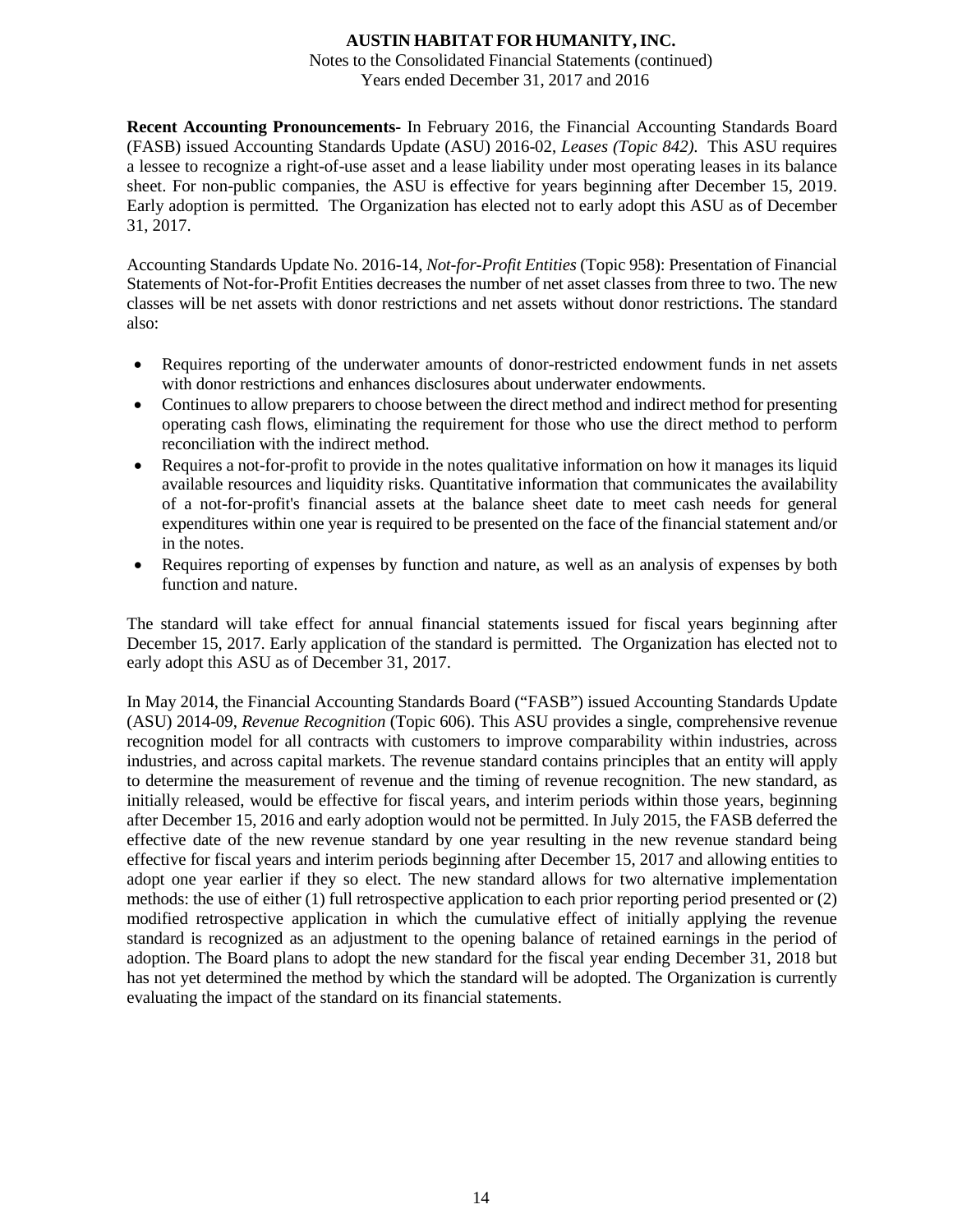Notes to the Consolidated Financial Statements (continued) Years ended December 31, 2017 and 2016

In April, 2016, the FASB issued ASU 2016-18, Statement of Cash Flows (Topic 230): Restricted Cash. This ASU requires that a statement of cash flows explain the change during the period in the total of cash, cash equivalents, and amounts generally described as restricted cash or restricted cash equivalents. Therefore, amounts generally described as restricted cash and restricted cash equivalents would be included with cash and cash equivalents when reconciling the beginning-of-period and end-of-period total amounts shown on the statement of cash flows. For private companies, the ASU is effective for years beginning after December 15, 2018. The Organization has elected to not early adopt this ASU as of December 31, 2017.

**Reclassification -** Certain amounts in the prior year have been reclassified to conform to the presentation adopted in the current year. There was no impact on net assets as a result of reclassifications.

#### **3. CONCENTRATIONS OF CREDIT RISK**

Financial instruments which potentially subject the Organization to concentrations of credit risk consist principally of cash and cash equivalents, investments and its receivables.

The Organization places its cash and cash equivalents with a limited number of high quality financial institutions and may exceed the amount of insurance provided on such deposits. Management believes no significant risk exists with respect to cash and cash equivalents.

Investments do not represent a significant concentration of credit risk due to the diversification of the Organization's portfolio among instruments and issues. However, investment securities, including money market funds, are exposed to various risks, such as interest rate, market and credit risks. Due to the level of risk associated with certain investment securities, it is at least reasonably possible that changes in the near-term could materially affect the amounts reported in the statement of financial position.

The Organization does not maintain collateral for its receivables except for mortgages and notes receivable and does not believe significant risk exists at December 31, 2017 or 2016. Credit risk for mortgages and notes receivable is concentrated because substantially all of the balances are due from individuals located in the same geographic region. Management considered the collateral pledged from mortgages and notes receivable to be adequate at December 31, 2017 and 2016.

# **4. INVESTMENTS**

#### *Investments at fair value*

Marketable investments are stated at fair value using the market approach. Marketable investments consisted of mutual funds at December 31, 2017 and 2016. The inputs used to determine the fair value of mutual funds were considered Level 1.

#### *Investments at cost*

AHFH participated in NMTC programs in November 2011 and in July 2012. The programs, administered by the U.S. Department of the Treasury, provide funds from outside investors to eligible organizations for investment in qualified low-income community investments. Outside investors receive new markets tax credits to be applied against their federal tax liability. Program compliance requirements included creation of promissory notes and investments in qualified community development entities ("CDE or sub-CDE"). Tax credit recapture is required if compliance requirements are not met over a seven-year period after each transaction settlement date.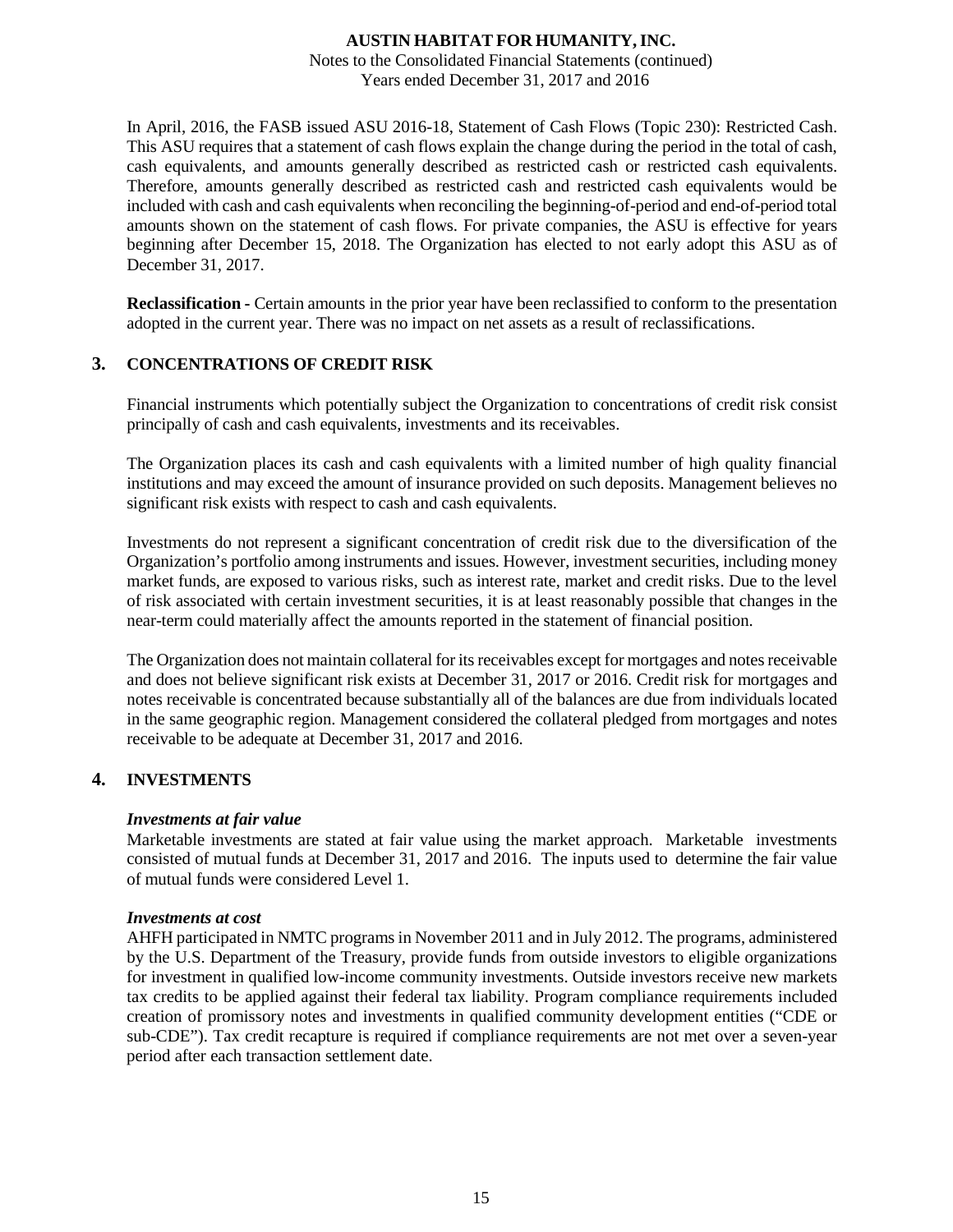Notes to the Consolidated Financial Statements (continued) Years ended December 31, 2017 and 2016

In November 2011, AHFH invested \$1,000,044 in HFHI-SA Leverage IX, LLC and secured a 16-year loan in the amount of \$1,320,965 payable to the sub-CDE named HFHI-SA NMTC VI, LLC (see Note 10). The loan proceeds are to be used solely for the purpose of constructing and selling qualified housing propertiesto low income residents. The loan requiressemi-annual interest only payments until November 15, 2019 at 0.75%. Commencing November 15, 2019, semi-annual principal payments are due through maturity date of July 13,2027. The loan is secured by substantially all the assets acquired by AHFH from the project loan proceeds. As part of the NMTC program, 99.98% of the interest payments will be refunded to the Organization on a semi-annual basis.

In November 2019, HFHI-SA Investment Fund VI, LLC (the "Fund"), the effective owner of HFHI-SA NMTC VI, LLC (holder of the promissory note due from AHFH), is expected to exercise a put option. Under the terms of the put option agreement, HFHI-SA Leverage IX, LLC is expected to purchase the ownership interest of the Fund. Exercise of the option will effectively allow AHFH to extinguish its outstanding debt owed to the Fund.

In July 2012, AHFH invested \$1,431,009 in CCML Leverage II, LLC and secured a 16-year loan in the amount of \$1,880,000 payable to the sub-CDE named CCM Community Development XXVII, LLC (see Note 10). The loan proceeds are to be used solely for the purpose of constructing and selling qualified housing properties to low income residents. The loan requires semi-annual interest only payments until November 10, 2020 at 0.76%. Commencing November 10, 2020, semi-annual principal payments are due through maturity date of July 26, 2028. The loan is secured by substantially all the assets acquired by AHFH from the project loan proceeds. As part of the NMTC program, 99.99% of the interest payments will be refunded to the Organization on a semi-annual basis.

In August 2019, CCM CD 27 Investment Fund, LLC (the "Fund"), the effective owner of CCM Community Development XXVII, LLC (holder of the promissory note due from AHFH), is expected to exercise a put option. Under the terms of the put option agreement, CCML Leverage II, LLC is expected to purchase the ownership interest of the Fund. Exercise of the option will effectively allow AHFH to extinguish its outstanding debt owed to the Fund.

The investments in these joint ventures are reported at cost using the cost method. For each of the years ended December 31, 2017 and 2016, AHFH received \$24,266 in distributions. These distributions are reported as investment income in the consolidated statements of activities. During the years ended December 31, 2017 and 2016, the total interest expense associated with the amortization of these costs was \$17,921 and \$27,533, respectively. At December 31, 2017 and 2016, the balance in these joint ventures was \$2,491,147 and \$2,509,068, respectively.

# **5. RELATED PARTY TRANSACTIONS AND AFFILIATIONS**

Contributions from members of the Board of Directors for the years ended December 31, 2017 and 2016 were \$231,732 and \$83,135, respectively.

The Organization operates within a covenant agreement with HFHI. The Organization tithes to support HFHI's international homebuilding work. Tithes to HFHI totaled \$53,000 and \$61,000 for the years ended December 31, 2017 and 2016, respectively.

The United States Department of Housing and Urban Development ("HUD") has awarded grants to HFHI under the Self-Help Home Ownership Program ("SHOP") for land acquisition and infrastructure improvements for houses. Grant funds are passed through by HFHI directly to participating U.S. affiliates in the form of a 75% grant and 25% loan. Notes payable to HFHI under SHOP arrangements totaled \$11,224 and \$15,700 at December 31, 2017 and 2016, respectively, and are included in notes payable in the consolidated statements of financial position.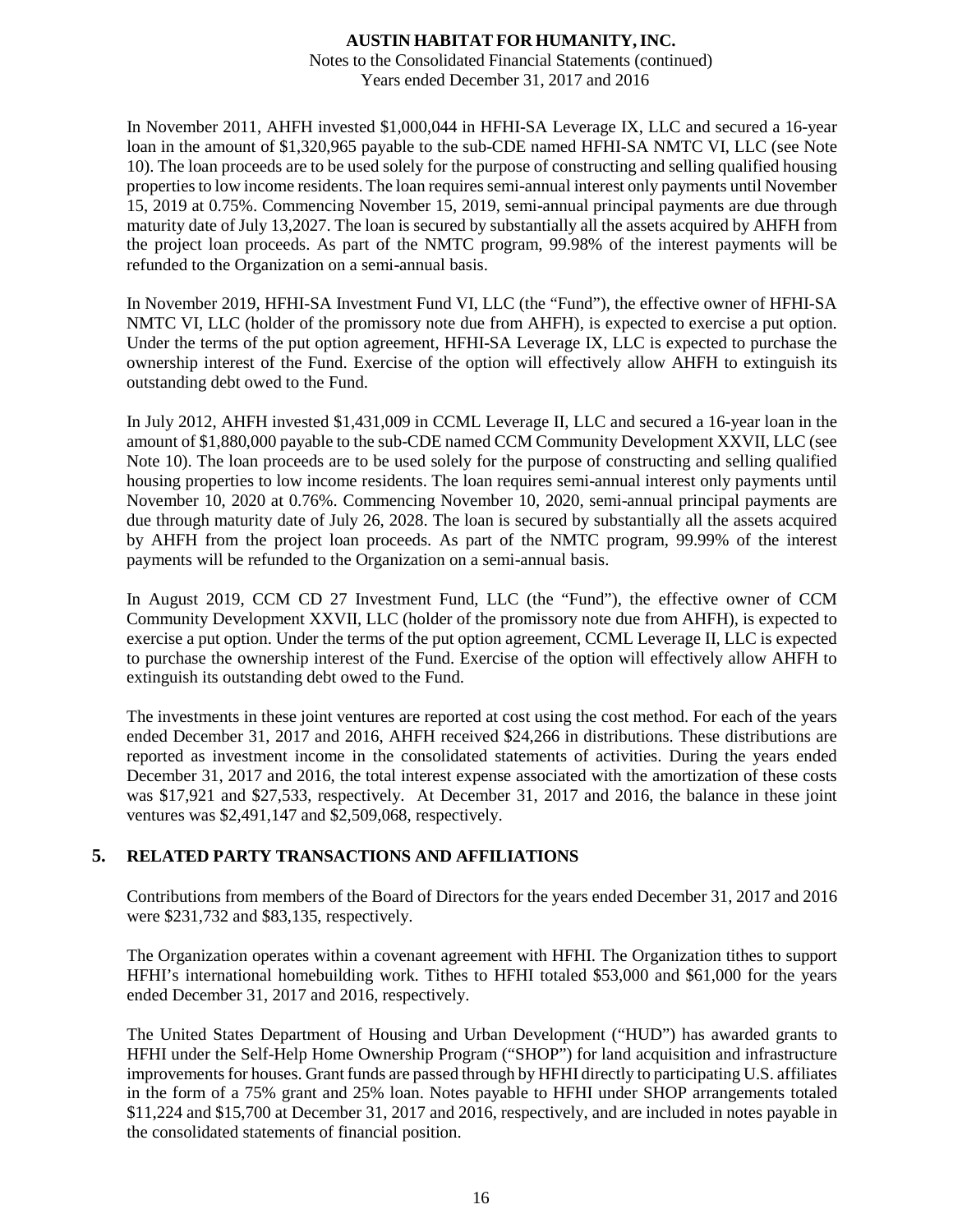Notes to the Consolidated Financial Statements (continued) Years ended December 31, 2017 and 2016

# **6. MORTGAGES AND NOTES RECEIVABLE**

Mortgages receivable consisted of the following at December 31:

|                                                   |   | 2017          | 2016        |
|---------------------------------------------------|---|---------------|-------------|
| Gross mortgages receivable                        | S | 14,731,866 \$ | 14,513,198  |
| Financing discount based on imputed interest at   |   |               |             |
| rates ranging from 4% to 8%                       |   | (5,461,202)   | (5,445,336) |
| Mortgages receivable, net of unamortized discount |   | 9,270,664     | 9,067,862   |
| Current portion of mortgages receivable           |   | (816, 838)    | (808, 474)  |
|                                                   |   | 8,453,826     | 8,259,388   |

Mortgages receivable were valued using the income approach and inputs were considered Level 2 under the fair value hierarchy. Gross undiscounted future mortgage payments scheduled to be collected at December 31, 2017 are as follows:

| 2018       | \$<br>816,838    |
|------------|------------------|
| 2019       | 790,213          |
| 2020       | 772,491          |
| 2021       | 752,304          |
| 2022       | 736,022          |
| Thereafter | 10,863,998       |
| Total      | \$<br>14,731,866 |
|            |                  |

Notes receivable on 2nd liens consisted of the following at December 31:

|                                                     | 2017         | 2016        |
|-----------------------------------------------------|--------------|-------------|
| Gross notes receivable for $2nd$ lien               | 3,110,446 \$ | 1,526,016   |
| Financing discount based on imputed interest at     |              |             |
| rates ranging from 4% to 8%                         | (2,295,169)  | (1,097,425) |
| Notes receivable on $2nd$ liens, net of unamortized |              |             |
| discount                                            | 815,277      | 428,591     |

#### **7. RESTORE INVENTORY**

ReStore inventory consisted of the following at December 31:

|                     | 2017    | 2016    |
|---------------------|---------|---------|
| Donated goods       | 155,000 | 155,000 |
| Purchased materials | 464.453 | 374,738 |
|                     | 619,453 | 529.738 |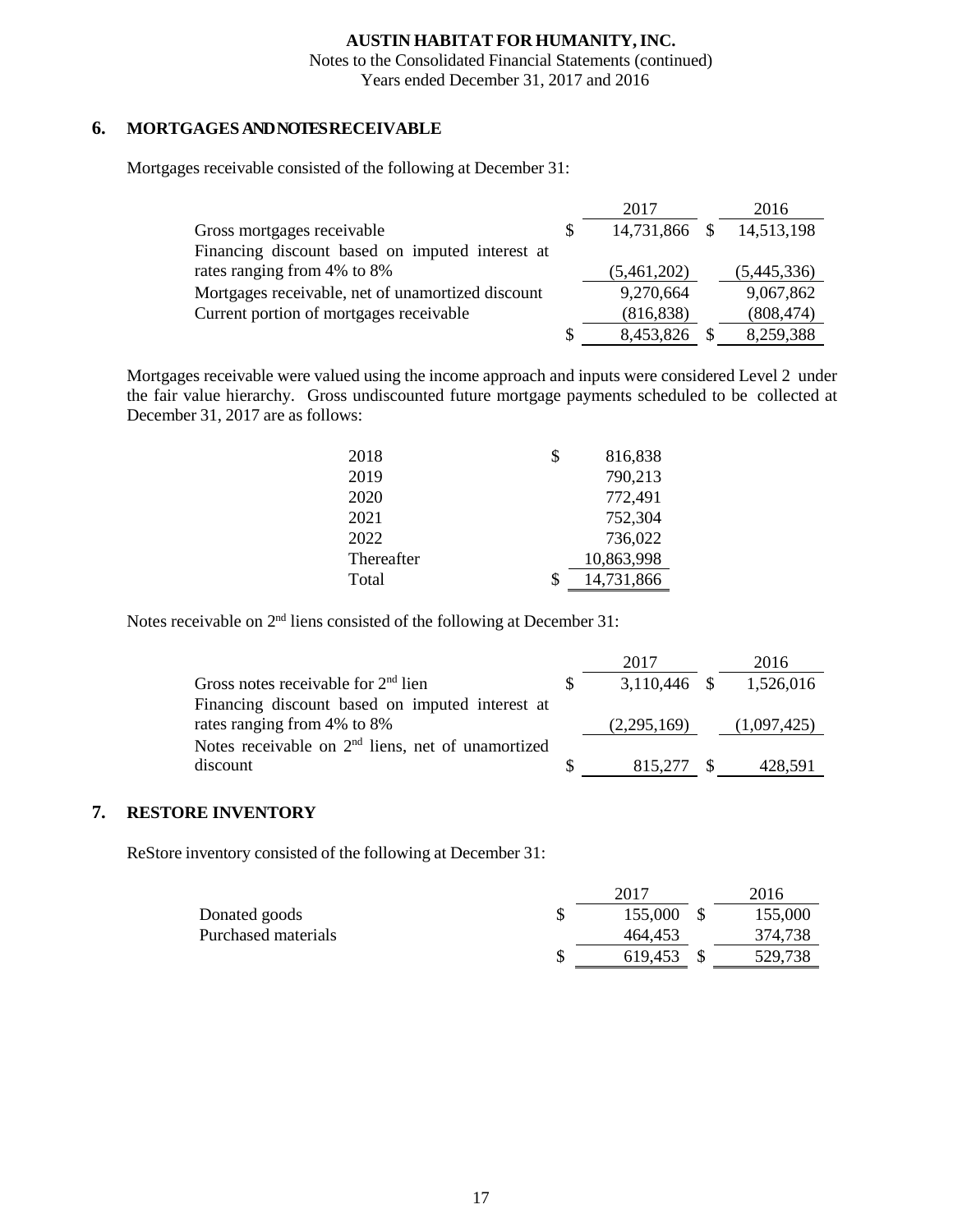Notes to the Consolidated Financial Statements (continued) Years ended December 31, 2017 and 2016

## **8. PROPERTY AND EQUIPMENT**

Property and equipment consisted of the following at December 31:

|                             |    | 2017       | 2016       |
|-----------------------------|----|------------|------------|
| Land                        | \$ | 3,090,000  | 3,090,000  |
| Building and improvements   |    | 6,763,658  | 6,795,482  |
| Equipment                   |    | 414,603    | 362,180    |
| Trucks                      |    | 267,929    | 288,893    |
| Total                       |    | 10,536,190 | 10,536,555 |
| Accumulated depreciation    |    | (943, 637) | (726, 536) |
| Property and equipment, net | S  | 9,592,553  | 9,810,019  |

Property and equipment financed under capital lease obligations totaled \$289,921 and \$320,730, net of accumulated amortization of \$69,776 and \$38,967, as of December 31, 2017 and 2016, respectively. Total depreciation and amortization expense associated with property and equipment was \$251,949 and \$249,017 for the years ended December 31, 2017 and 2016, respectively.

# **9. PLEDGES RECEVIABLE**

The Organization received pledges to cover the costs of the capital campaign. Pledges are stated at their realizable value, net of a discount on long-term pledges, and an allowance for uncollectible pledges.

Pledges receivable consist of the following characteristics at December 31, 2017 and 2016 as follows:

|                                          | 2017          |    | 2016      |
|------------------------------------------|---------------|----|-----------|
| Capital campaign pledges                 | \$<br>555,817 |    | 189,250   |
| Less: allowance for doubtful collections | (58, 282)     |    | (19, 125) |
| Pledges receivable, net                  | \$<br>497,535 |    | 170,125   |
| Amounts due in:                          |               |    |           |
| Less than one year                       | \$<br>175,000 | -S | 175,000   |
| One to five years                        | 380,817       |    | 14,250    |
| Total                                    | \$<br>555,817 | S  | 189,250   |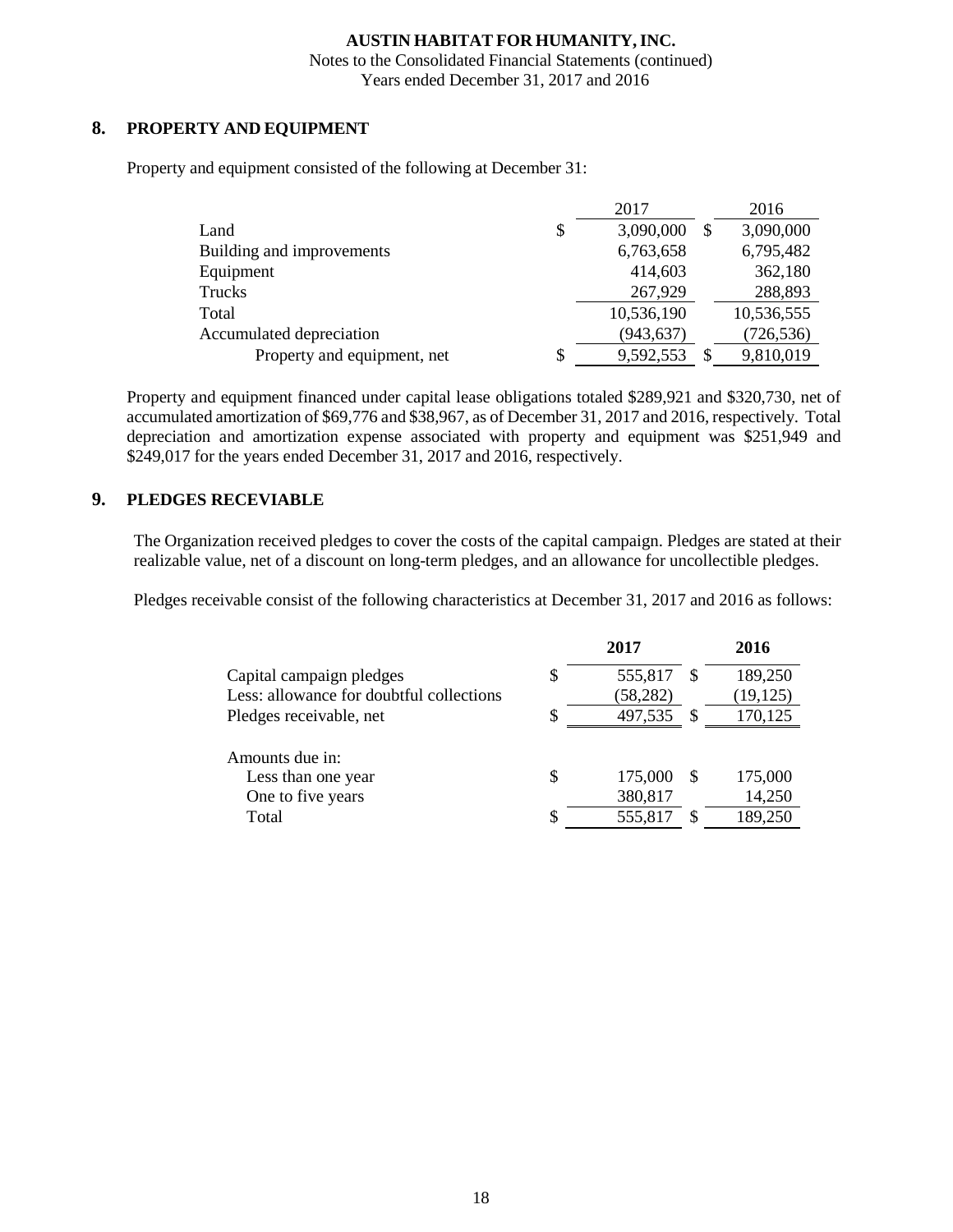Notes to the Consolidated Financial Statements (continued) Years ended December 31, 2017 and 2016

#### **10. LONG-TERM DEBT**

| Long-term debt consisted of the following at December 31:                                                                                                                                                                                                                                                |                 |                 |
|----------------------------------------------------------------------------------------------------------------------------------------------------------------------------------------------------------------------------------------------------------------------------------------------------------|-----------------|-----------------|
|                                                                                                                                                                                                                                                                                                          | 2017            | 2016            |
| Non-interest bearing, unsecured notes payable to HFHI<br>under SHOP grants, due in monthly installments<br>through 2019.                                                                                                                                                                                 | \$<br>11,244    | \$<br>15,700    |
| Promissory note to HFHI-SA NMTC VI, LLC, semi-<br>annual interest only payments until November 15,<br>2019 at 0.75% followed by semi- annual principal<br>payments due through maturity date of July 13,<br>2027, secured by substantially all the assets<br>acquired by AHFH from the NMTC project loan | 1,320,965       | 1,320,965       |
| proceeds.                                                                                                                                                                                                                                                                                                |                 |                 |
| Promissory note to CCM Community Development                                                                                                                                                                                                                                                             |                 |                 |
| XXVII, LLC, semi-annual interest only payments                                                                                                                                                                                                                                                           |                 |                 |
| until November 10, 2020 at 0.76% followed by                                                                                                                                                                                                                                                             |                 |                 |
| semi-annual principal payments due through                                                                                                                                                                                                                                                               |                 |                 |
| maturity date of July 26, 2028, secured by                                                                                                                                                                                                                                                               |                 |                 |
| substantially all the assets acquired by AHFH from                                                                                                                                                                                                                                                       | 1,880,000       | 1,880,000       |
| the NMTC project loan proceeds.<br>Promissory note to a bank, due in monthly installments                                                                                                                                                                                                                |                 |                 |
| of \$28,662 fixed principal and interest at a fixed rate                                                                                                                                                                                                                                                 |                 |                 |
| (3.82% at December 31, 2017 and 2016) through                                                                                                                                                                                                                                                            |                 |                 |
| 2039, secured by ReStore's land and building.                                                                                                                                                                                                                                                            | 5,023,973       | 5,159,006       |
| Total debt                                                                                                                                                                                                                                                                                               | 8,236,182       | 8,375,671       |
| Unamortized debt issuance costs                                                                                                                                                                                                                                                                          | (64, 439)       | (74,030)        |
| Total debt, net of unamortized debt issuance costs                                                                                                                                                                                                                                                       | 8,171,743       | 8,301,641       |
| Current portion of debt                                                                                                                                                                                                                                                                                  | (156,985)       | (151,200)       |
| Long-term debt, net of current portion and debt                                                                                                                                                                                                                                                          |                 |                 |
| issuance costs                                                                                                                                                                                                                                                                                           | \$<br>8,014,758 | \$<br>8,150,441 |
|                                                                                                                                                                                                                                                                                                          |                 |                 |

The credit facility (Note 11), notes payable and other long-term debt agreements contain certain financial covenants, including requirements for liquidity, earnings, and fixed charge coverage. The agreements also contain additional conditions limiting indebtedness, capital expenditures, and various other covenants as defined in the agreements. Failure to comply with the covenants could result in the debt being called by the lenders. As of December 31, 2017, and through the date of this report, the Organization was in compliance with such covenants.

Future maturities of long-term debt at December 31, 2017 are as follows:

| 2018       | \$<br>156,985  |
|------------|----------------|
| 2019       | 243,249        |
| 2020       | 442,125        |
| 2021       | 563,546        |
| 2022       | 573,277        |
| Thereafter | 6,257,000      |
| Total      | 8,236,182<br>S |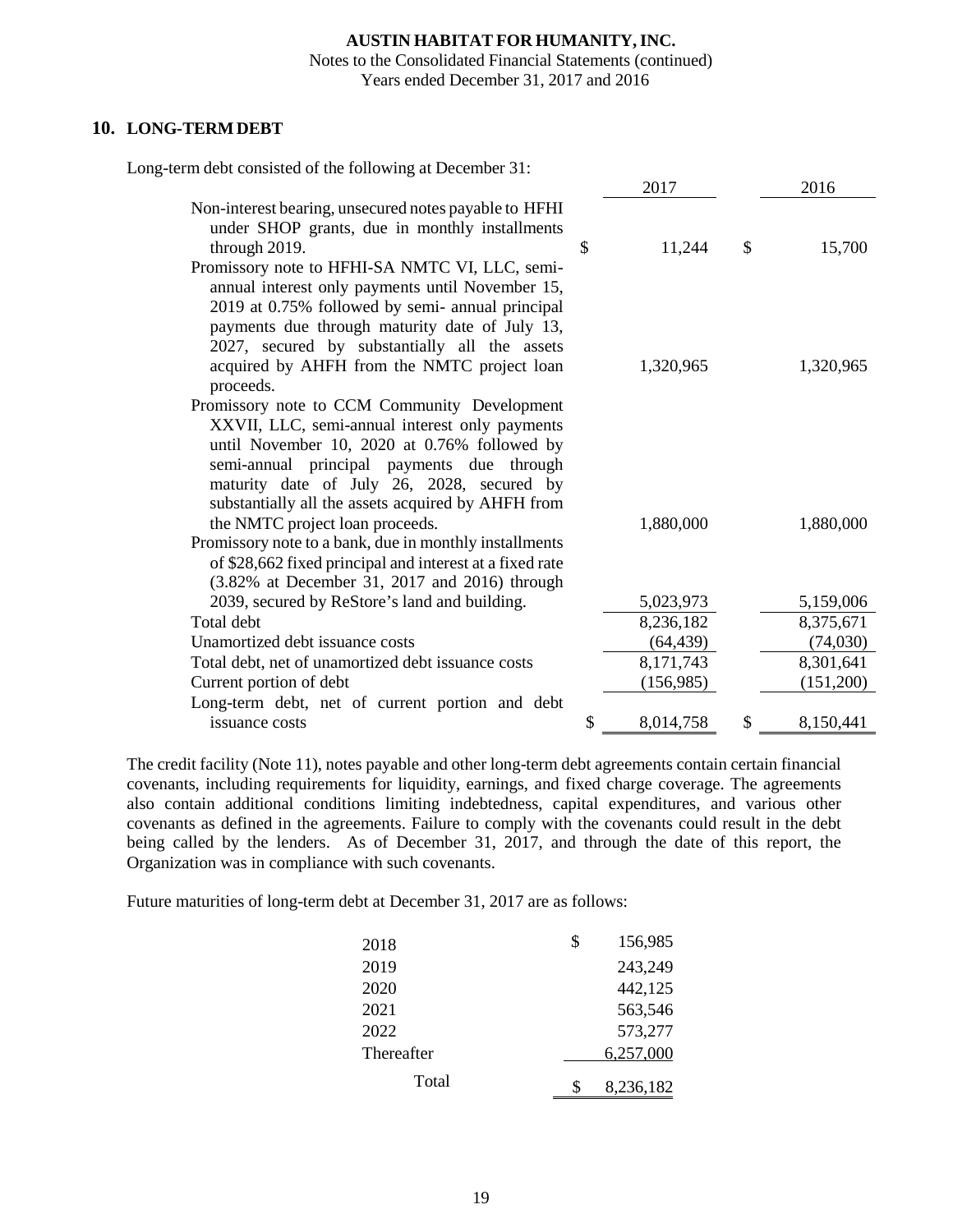Notes to the Consolidated Financial Statements (continued) Years ended December 31, 2017 and 2016

#### **11. CREDIT FACILITY AND LETTERS OF CREDIT**

The Organization maintains a twelve-month revolving credit facility with a bank, renewable annually, that charges interest at a variable rate (3.5% at December 31, 2017) that is secured by the assets of the Organization and is cross-collateralized with the notes payable – TDHCA. During the year ended December 31, 2017, the Organization amended the facility to extend the maturity date to April 2019. No amounts have been drawn against this facility at December 31, 2017.

In connection with this credit facility, the Organization entered into letters of credit with financial institutions totaling \$462,730 and \$84,230 at December 31, 2017 and 2016, pursuant to subdivision construction agreements with the City of Austin. The letters of credit expired in April 15, 2018 and the amount of \$462,730 was renewed through April 15, 2019. The letters specify that drafts may be drawn by the City of Austin Watershed Protection and Development Review Department. There have been no amounts drawn under these letters of credit.

#### **12. NOTES PAYABLE – TDHCA**

Notes payable to TDHCA consisted of the following at December 31:

|                                                   | 2017       | 2016       |
|---------------------------------------------------|------------|------------|
| Gross notes payable - TDHCA                       | 2,042,260  | 2,050,367  |
| Financing discount based on imputed interest at   |            |            |
| rates ranging from 4% to 8%                       | (779, 613) | (804, 655) |
| Mortgages receivable, net of unamortized discount | 1,262,647  | 1,245,712  |
| Current portion of mortgages receivable           | (87, 149)  | (84,316)   |
|                                                   | 1,175,498  | 1,161,396  |

Notes payable to TDHCA were valued using the income approach and inputs were considered Level 2 under the fair value hierarchy. Gross undiscounted future mortgage payments scheduled to be collected from mortgagees and remitted to TDHCA at December 31, 2017 are as follows:

| 2018       | \$<br>87,149    |
|------------|-----------------|
| 2019       | 87,149          |
| 2020       | 87,149          |
| 2021       | 87,149          |
| 2022       | 87,149          |
| Thereafter | 1,606,515       |
| Total      | \$<br>2,042,260 |

#### **13. TEMPORARILY RESTRICTED NET ASSETS**

Temporarily restricted net assets were available for the following purposes at December 31:

|                   | 2017      | 2016    |
|-------------------|-----------|---------|
| Capital campaign  | 1,109,605 | 492,400 |
| Caldwell Chapter  |           | 68,024  |
| UT Campus Chapter | 5,760     | 6,402   |
|                   | 1,115,366 | 566,826 |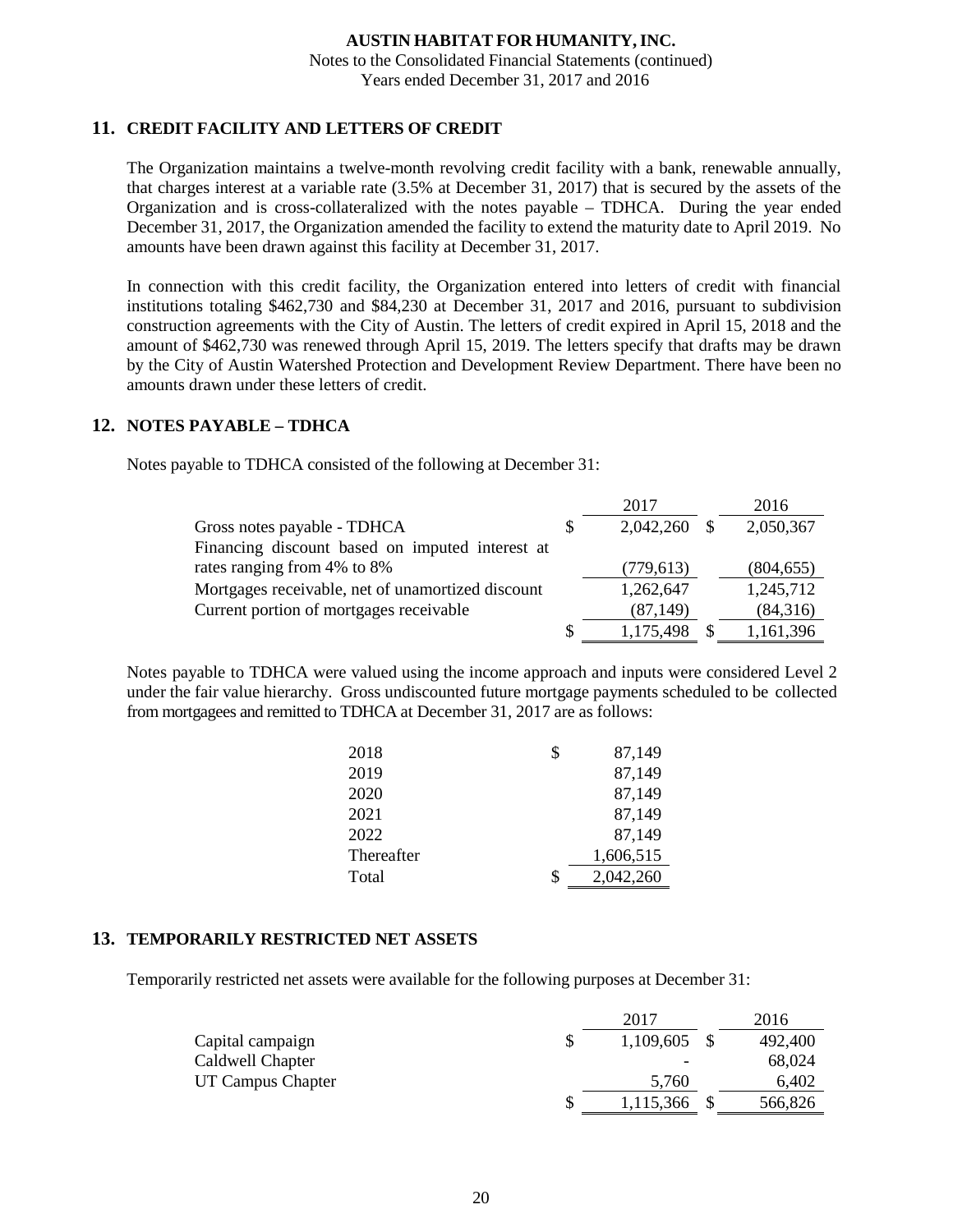Notes to the Consolidated Financial Statements (continued) Years ended December 31, 2017 and 2016

## **14. PERMANENTLY RESTRICTED NET ASSETS**

During the year ended December 31, 2014, HomeBase was awarded a total of \$450,000, in capital fund grants by the U.S. Department of the Treasury's Community Development Financial Institution ("CDFI"). These funds were awarded to establish and maintain a capital fund for the establishment of a CDFI network to provide below market financing to developers of affordable housing and a loan loss reserve. Under the terms of the agreement, loan repayments must be returned to the capital fund to ensure its perpetuity; thus, these funds have been accounted for as permanently restricted. In October 2014, HomeBase issued a \$430,000, 3% interest bearing loan to AHFH. This loan was to be repaid in monthly installments of principal and interest and was scheduled to mature on October 1, 2039. Loan proceeds and repayments were eliminated upon consolidation each reporting period. Once the compliance period has expired, any remaining funds become unrestricted and can be utilized by the Organization. CDFI monitored HomeBase's compliance through December 31, 2016, the end of the compliance period. As a result, the Organization reclassified the remaining \$45,866 in permanently restricted funds to unrestricted during the year ended December 31, 2017.

# **15. RETIREMENT PLAN**

The Organization sponsors a 401(k) plan that covers substantially all employees. The Organization's contributions to the plan for the years ended December 31, 2017 and 2016 were \$112,926 and \$82,018, respectively.

#### **16. LEASE COMMITMENTS**

The Organization leases office space, a construction warehouse, telephone equipment, and a copier under various non-cancellable operating leases. Rent expense under these leases totaled \$72,252 and \$25,730, respectively, for the years ended December 31, 2017 and 2016, which are reflected as occupancy costs in the accompanying statements of functional expenses. Future minimum payments under operating leases consisted of the following as of December 31, 2017:

| 2018                         | 72,481        |
|------------------------------|---------------|
| 2019                         | 74,356        |
| 2020                         | 50,404        |
| Total minimum lease payments | \$<br>146,837 |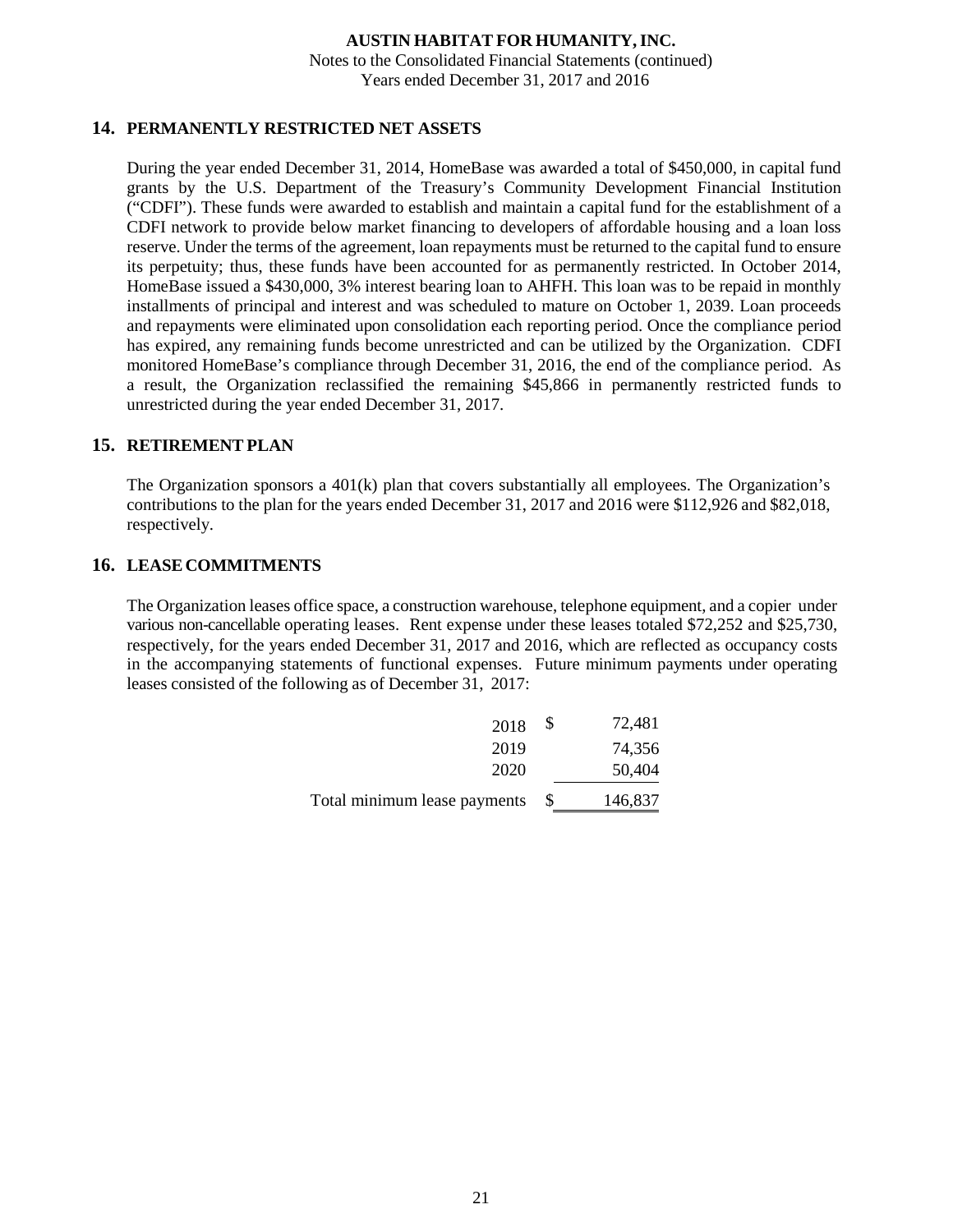#### Notes to the Consolidated Financial Statements (continued) Years ended December 31, 2017 and 2016

The Organization also has a non-cancelable capital lease agreement for solar panels. Future minimum payments under the capital lease consisted of the following as of December 31, 2017:

| 2018                                               | \$<br>41,575  |
|----------------------------------------------------|---------------|
| 2019                                               | 41,575        |
| 2020                                               | 41,575        |
| 2021                                               | 41,575        |
| 2022                                               | 41,575        |
| Thereafter                                         | 118,536       |
| Total minimum lease payments                       | 326,411       |
| Less: amount representing interest                 | (36, 490)     |
|                                                    | 289,921       |
| Less: current portion of capital lease obligations | (33,251)      |
| Long term portion of capital lease obligation      | \$<br>256,670 |

## **17. CONTINGENCIES**

The Organization receives government grants for specific purposes that are subject to review and audit by government agencies. The Organization is also funded by grants and contracts that are subject to review and audit by the grantor agencies. These contracts have certain compliance requirements and, should audits by the government or grantor agencies disclose any areas of substantial noncompliance, the Organization may be required to refund any disallowed costs.

On October 31, 2013, HomeBase entered into a zero interest \$1,250,000 forgivable loan agreement with Westgate Momark L.L.C. ("Momark"), a private developer, to acquire land and develop no fewer than 50 afforable new housing units to be sold to low and moderate-income buyers. The loan was funded by the AHFC and was then transferred to Momark. HomeBase retains joint liability with Momark for the loan, which matures on January 31, 2021. In the event Momark fails to meet the forgivable loan requirements, HomeBase is still responsible for ensuring the completion of the project.

#### **18. FEDERAL INCOME TAXES**

The Organization is subject to federal income taxes on unrelated business income, which consists of ReStore sales of purchased materials. As of December 31, 2017 and 2016, the Organization has incurred cumulative net operating losses of approximately \$1,929,000 and \$1,943,000, respectively, for federal income tax purposes. These net operating losses may be used to offset future taxable unrelated business income. If not utilized, these losses will expire in the years 2027 through 2036. A full valuation allowance has been recorded as utilization is uncertain. The net change in the total valuation allowance for the years ended December 31, 2017 and 2016 was approximately \$5,000 and \$110,000, respectively.

#### **19. SUBSEQUENT EVENTS**

The Organization has evaluated subsequent events through July 23, 2018, the date the consolidated financial statements were available to be issued. In 2018, the Organization executed a merger agreement with San Marcos Habitat for Humanity, effective January 1, 2018. There were no other events that have occurred from the statement of financial position date through July 23, 2018 that would impact or require disclosure within the consolidated financial statements.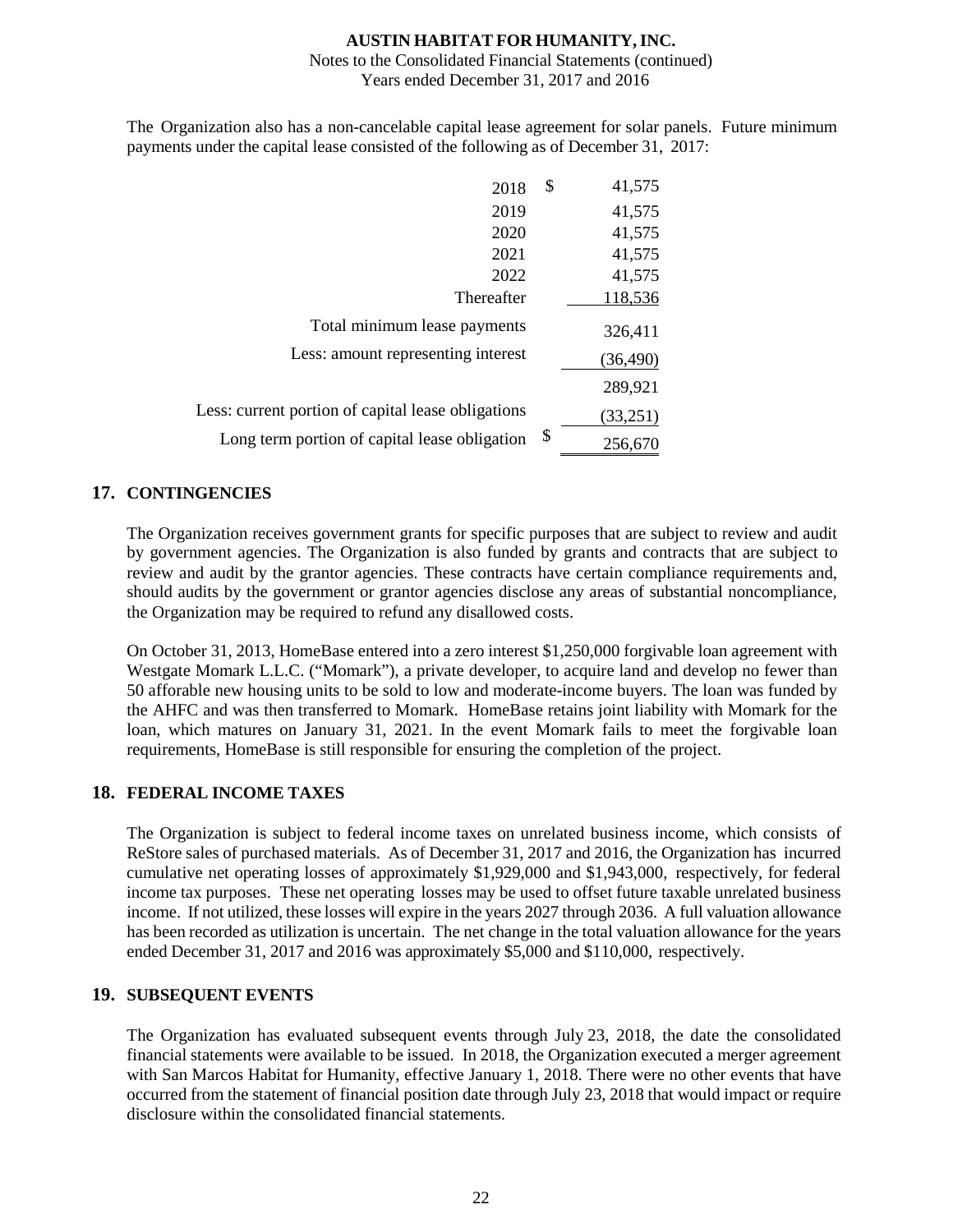AUSTIN HABITAT FOR HUMANITY, INC.<br>Supplemental Schedule - Consolidating Statement of Financial Position Information<br>December 31, 2017

|                                             | <b>Austin Habitat</b><br>for Humanity |               | Austin<br>Neighborhood<br><b>Alliance</b> for<br>Habitat, Inc. |               | <b>HomeBase</b><br><b>Texas</b> |   | <b>Eliminations</b> |    | <b>Total</b> |
|---------------------------------------------|---------------------------------------|---------------|----------------------------------------------------------------|---------------|---------------------------------|---|---------------------|----|--------------|
| <b>ASSETS:</b>                              |                                       |               |                                                                |               |                                 |   |                     |    |              |
| Current assets                              |                                       |               |                                                                |               |                                 |   |                     |    |              |
| Cash and cash equivalents                   | \$<br>887,446 \$                      |               |                                                                | \$            | 494,841 \$                      |   |                     | \$ | 1,382,287    |
| Investments, at fair value                  | 400,080                               |               |                                                                |               |                                 |   |                     |    | 400,080      |
| Accounts receivable, net                    | 46,332                                |               |                                                                |               | 126,668                         |   |                     |    | 173,000      |
| Pledges receivable, net                     | 116,718                               |               |                                                                |               | ä,                              |   |                     |    | 116,718      |
| Mortgages receivable, current portion, net  | 816,838                               |               |                                                                |               | L,                              |   |                     |    | 816,838      |
| Intercompany receivable                     | 928,257                               |               | 5,131,316                                                      |               | 601,807                         |   | (6,661,380)         |    |              |
| ReStore inventory                           | 619,453                               |               |                                                                |               |                                 |   |                     |    | 619,453      |
| Home construction in progress               | 484,299                               |               |                                                                |               |                                 |   |                     |    | 484,299      |
| Prepaid expenses and other current assets   | 248,190                               |               |                                                                |               |                                 |   |                     |    | 248,190      |
| Total current assets                        | 4,547,613                             |               | 5,131,316                                                      |               | 1,223,316                       |   | (6,661,380)         |    | 4,240,865    |
| Land held for development                   | 3,500,621                             |               |                                                                |               |                                 |   |                     |    | 3,500,621    |
| Restricted cash                             | 45.229                                |               |                                                                |               |                                 |   |                     |    | 45.229       |
| Pledges receivable, long-term portion, net  | 380,817                               |               |                                                                |               | J.                              |   |                     |    | 380,817      |
| Other long-term assets                      | ÷                                     |               |                                                                |               | 193,628                         |   |                     |    | 193,628      |
| Mortages receivable, long-term potion, net  | 8,453,826                             |               |                                                                |               |                                 |   |                     |    | 8,453,826    |
| Notes receivable - 2nd liens, net           |                                       |               |                                                                |               | 815,277                         |   |                     |    | 815,277      |
| Investments, at cost - NMTC                 | 2,491,147                             |               |                                                                |               |                                 |   |                     |    | 2,491,147    |
| Property and equipment, net                 | 9,592,553                             |               |                                                                |               |                                 |   |                     |    | 9,592,553    |
| <b>Total</b> assets                         | \$<br>29,011,806                      | $\mathbf{s}$  | 5,131,316                                                      | <sup>\$</sup> | 2,232,221                       | S | (6,661,380)         | -S | 29,713,963   |
| <b>LIABILITIES AND NET ASSETS:</b>          |                                       |               |                                                                |               |                                 |   |                     |    |              |
| <b>Current liabilities</b>                  |                                       |               |                                                                |               |                                 |   |                     |    |              |
| Accounts payable                            | \$<br>430,385<br>- \$                 |               |                                                                | \$            | $26,353$ \$                     |   |                     | \$ | 456,738      |
| Accrued expense                             | 243,877                               |               |                                                                |               | 295,476                         |   |                     |    | 539,353      |
| Intercompany payable                        | 6,661,380                             |               |                                                                |               |                                 |   | (6,661,380)         |    |              |
| Deferred revenue                            | 1,027,101                             |               |                                                                |               |                                 |   |                     |    | 1.027.101    |
| Capital lease obligation, current portion   | 33,251                                |               |                                                                |               |                                 |   |                     |    | 33,251       |
| Notes payable - TDHCA, current portion      | 87,149                                |               |                                                                |               |                                 |   |                     |    | 87,149       |
| Long-term debt, current portion             | 156,985                               |               |                                                                |               |                                 |   |                     |    | 156,985      |
| Total current liabilites                    | 8,640,128                             |               |                                                                |               | 321,829                         |   | (6,661,380)         |    | 2,300,577    |
| Capital lease obligation, long-term portion | 256,670                               |               |                                                                |               |                                 |   |                     |    | 256,670      |
| Notes payable - TDHCA, long-term portion    | 1,175,498                             |               |                                                                |               |                                 |   |                     |    | 1,175,498    |
| Long-term debt, net of debt issuance costs  | 8,014,758                             |               |                                                                |               |                                 |   |                     |    | 8,014,758    |
| <b>Total liabilities</b>                    | 18,087,054                            |               | L.                                                             |               | 321,829                         |   | (6,661,380)         |    | 11,747,503   |
| Net assets                                  |                                       |               |                                                                |               |                                 |   |                     |    |              |
| Unrestricted                                | 9,809,386                             |               | 5.131.316                                                      |               | 1.910.392                       |   |                     |    | 16,851,094   |
| Temporarily restricted                      | 1,115,366                             |               |                                                                |               |                                 |   |                     |    | 1,115,366    |
| Permanently restricted                      |                                       |               |                                                                |               |                                 |   |                     |    |              |
| Total net assets                            | 10,924,752                            |               | 5,131,316                                                      |               | 1,910,392                       |   |                     |    | 17,966,460   |
| TOTAL LIABILITIES AND NET ASSETS            | \$<br>29,011,806                      | <sup>\$</sup> | 5,131,316                                                      | <sup>\$</sup> | 2,232,221                       | S | $(6,661,380)$ \$    |    | 29,713,963   |